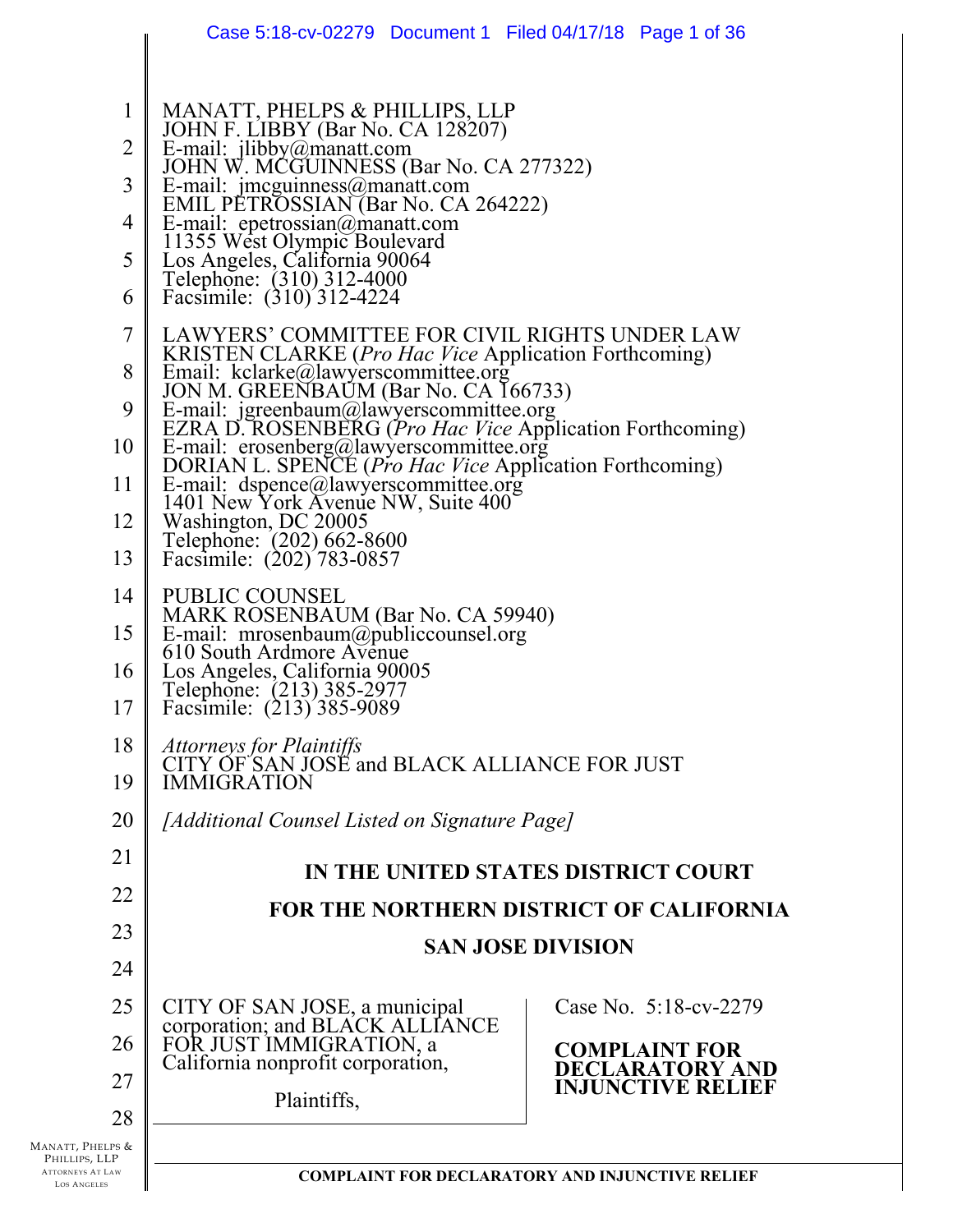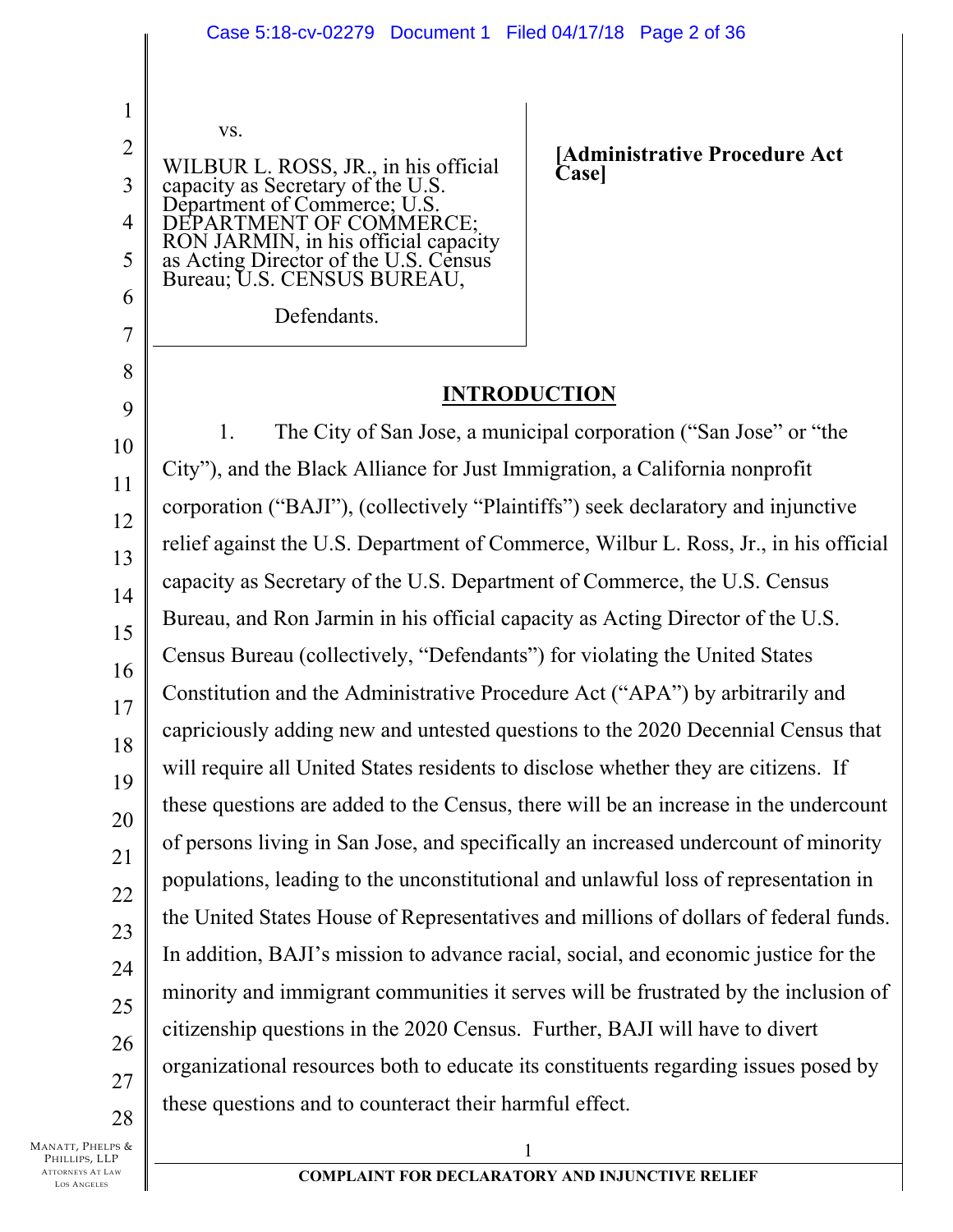1 2 3 4 5 6 7 8 9 10 11 12 2. The Constitution provides that all persons in each state, regardless of citizenship status, shall be counted every ten years. U.S. Const., art. I, § 2, cl. 3, and amend. XIV, § 2. The Constitution mandates this "actual Enumeration" of the population for the purpose of apportioning congressional representatives among the states. U.S. Const., art. I, § 2, cl. 3. It is long-settled that all persons residing in the United States—citizens and non-citizens alike—must be counted to fulfill the Constitution's "actual Enumeration" mandate. *Id*.; *Fed'n for Am. Immigration Reform v. Klutznick*, 486 F. Supp. 564, 576 (D.D.C. 1980); *see also Plyler v. Doe*, 457 U.S. 202, 210 (1982) (holding that the Equal Protection Clause applies to persons who are in the country without proper authorization because "[w]hatever his status under the immigration laws, an alien is surely a 'person' in any ordinary sense of that term").

13 14 15 16 17 18 3. The U.S. Census Bureau ("Bureau"), a division of the U.S. Department of Commerce, will conduct the next census, also known as the "decennial census," in 2020 ("2020 Census"). The census surveys the number of persons in each household and, in the process, gathers certain demographic information about those persons. The Bureau's stated goal in administering the census "is to count every person living in the United States once, only once and in the right place."

19 20 21 22 23 24 4. As an administrative agency of the executive branch, the Bureau is subject to the APA, 5 U.S.C. §§ 551 *et seq*. Among other provisions, the APA requires that agency action not be "arbitrary, capricious, an abuse of discretion, or otherwise not in accordance with law," not be "contrary to constitutional right, power, privilege or immunity," and not be "in excess of statutory jurisdiction, authority, or limitations, or short of statutory right." 5 U.S.C. § 706.

25 26 27 5. Not since 1950 has the decennial census asked whether each respondent is a citizen of the United States. Consistent with modern practice, and as required by statute under 13 U.S.C.  $\S$  141(f)(1), the Bureau submitted to

MANATT, PHELPS & PHILLIPS, LLP ATTORNEYS AT LAW

28

LOS ANGELES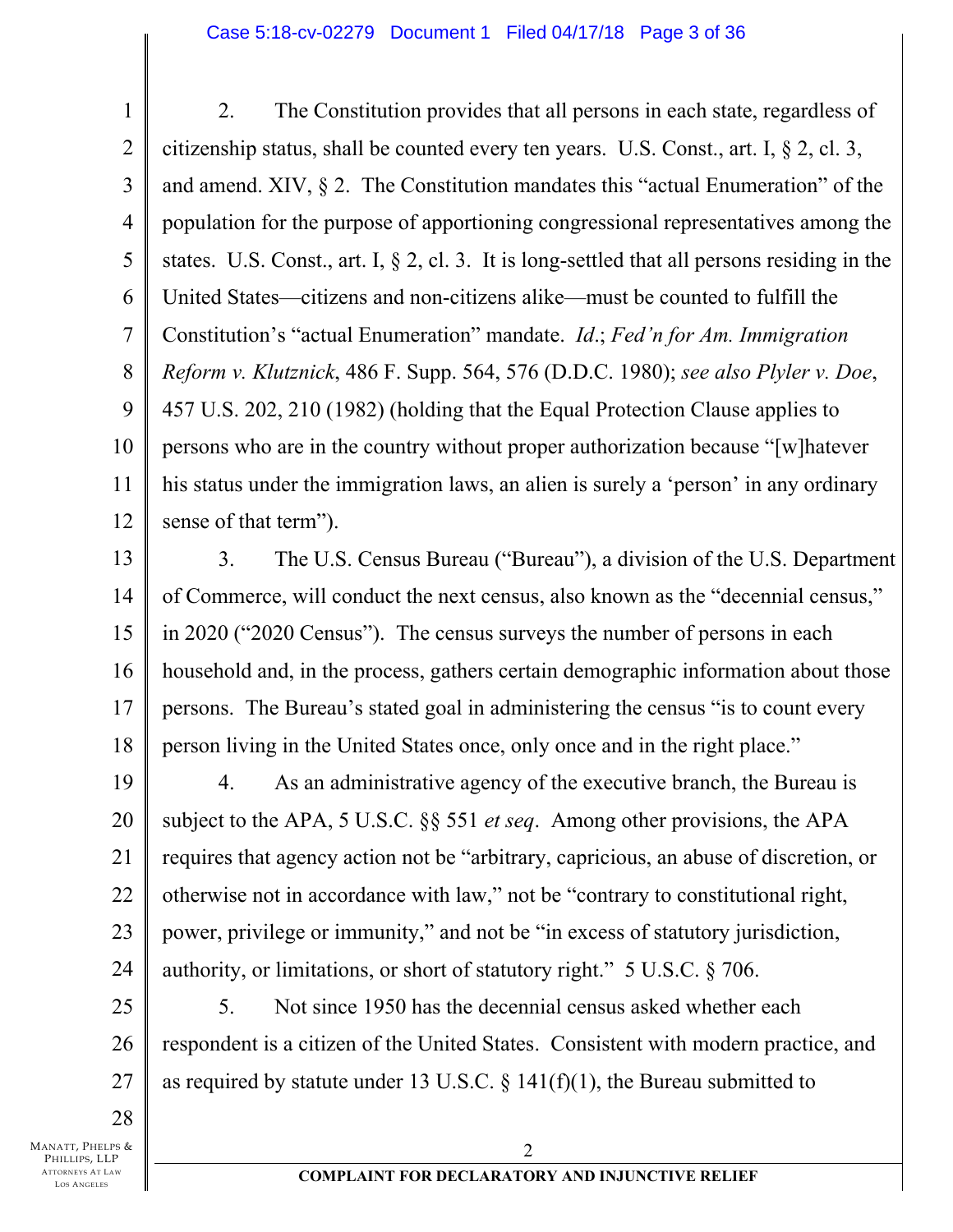Congress in March 2017 a report of the proposed subjects planned for the 2020 Census. None of the subjects related to citizenship or immigration status.

3 4 5 6 7 8 9 10 11 12 13 14 15 16 6. However, in a December 12, 2017 letter, late in the census planning process and months after the statutory deadline for reporting proposed subjects, the General Counsel of the Justice and Management Division of the U.S. Department of Justice requested that the Bureau include a citizenship question on the 2020 Census. While the letter suggested that adding a citizenship question would assist the Department of Justice in enforcing "Section 2 of the Voting Rights Act," codified at 52 U.S.C. § 10301, the letter did not address whether or how a citizenship question would facilitate the Bureau's constitutional duty to capture the "actual Enumeration" of the U.S. population. Nor did the letter consider whether adding a citizenship question would serve the Voting Rights Act's purpose of ensuring fair representation for all communities, ignoring substantial evidence and the Bureau's own past admissions—that fewer people would respond to the 2020 Census if it includes a citizenship question. *See* Ex. 1 (Dec. 12, 2017, Letter from Arthur E. Gary to Dr. Ron Jarmin).

17 18 19 20 21 22 23 24 25 7. On March 26, 2018, the Department of Commerce, setting aside decades of practice, announced that the final list of census questions that it will submit to Congress will include a question asking the citizenship status of every person in every household in the United States. Ignoring its own past findings, and highlighting the arbitrary and capricious nature of its decision, the Department of Commerce asserted that it "is not able to determine definitively how inclusion of a citizenship question on the decennial census will impact responsiveness" to the 2020 Census. Ex. 2 at 7 (Mar. 26, 2018, Letter from Wilbur Ross to Karen Dunn Kelley).

26 27 28 8. The Department's action violated the APA's prohibition against arbitrary and capricious actions, as well as actions that violate the Constitution and exceed the agency's statutory authority. The Bureau departed from its long-

MANATT, PHELPS & PHILLIPS, LLP ATTORNEYS AT LAW LOS ANGELES

1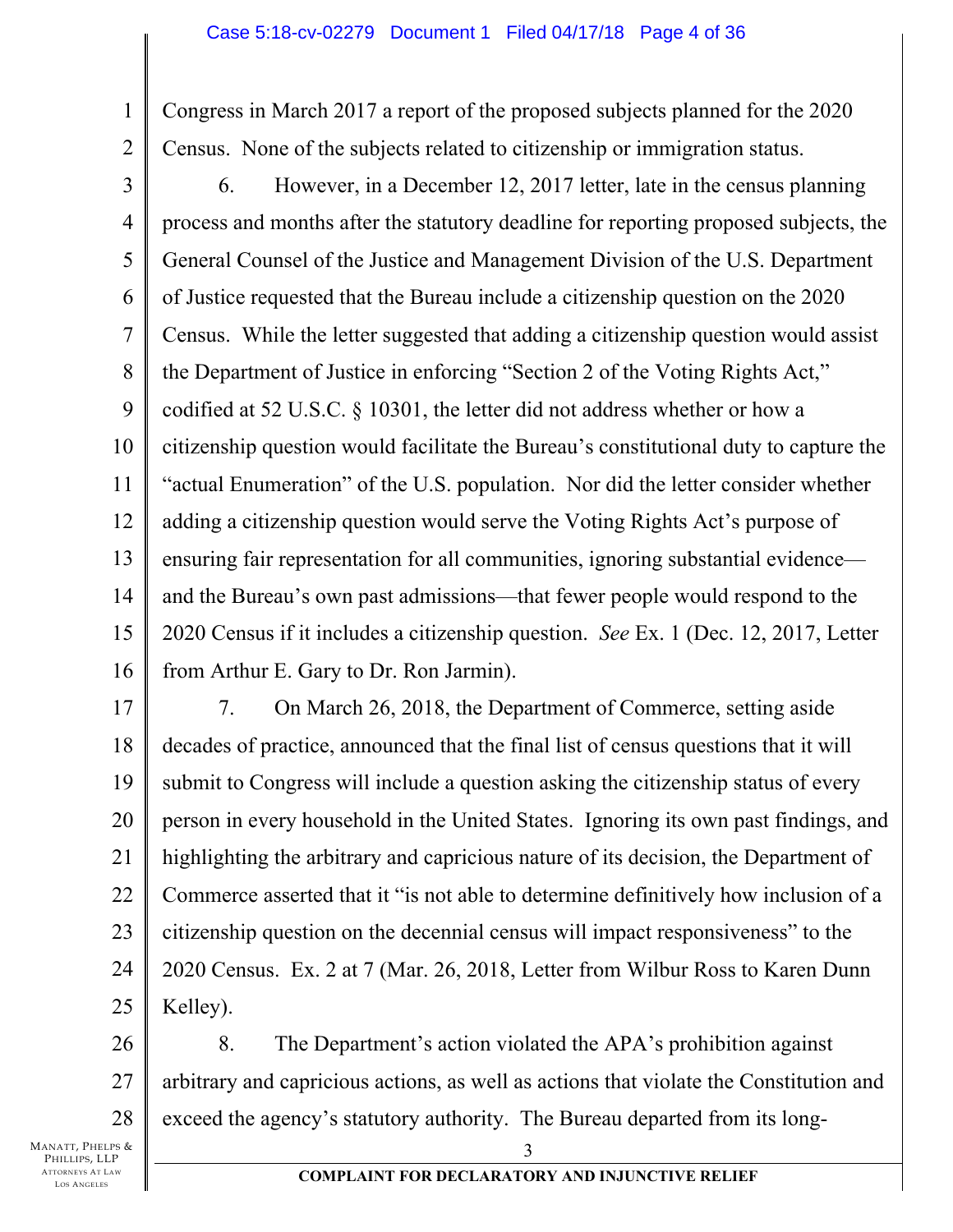| 1              | standing and well-established processes for revising the decennial census                   |  |  |
|----------------|---------------------------------------------------------------------------------------------|--|--|
| $\overline{2}$ | questionnaire as well as the schedule for reporting subjects of the census to               |  |  |
| 3              | Congress. While changes to questions on the decennial census typically take                 |  |  |
| 4              | several years to test, evaluate, and implement, Defendants' decision-making                 |  |  |
| 5              | process in this instance—to the extent it even took place—was compressed into a             |  |  |
| 6              | hasty and unprecedented period of fewer than four months, and well after it had             |  |  |
| $\overline{7}$ | reported to Congress on the planned subjects for the 2020 Census.                           |  |  |
| 8              | 9.<br>The citizenship question asks, "Is this person a citizen of the United                |  |  |
| 9              | States?" and requires the respondent to select one of the following responses:              |  |  |
| 10             |                                                                                             |  |  |
| 11             | Is this person a citizen of the United States?                                              |  |  |
| 12             | Yes, born in the United States                                                              |  |  |
| 13             | Yes, born in Puerto Rico, Guam, the U.S. Virgin Islands, or<br>Northern Marianas            |  |  |
| 14             | Yes, born abroad of U.S. citizen parent or parents                                          |  |  |
| 15             | Yes, U.S. citizen by naturalization - Print year of naturalization $\overline{\mathcal{L}}$ |  |  |
| 16             |                                                                                             |  |  |
| 17             | No, not a U.S. citizen                                                                      |  |  |
| 18             | (1) "Yes, born in the United States"; (2) "Yes, born in Puerto Rico, Guam, the U.S.         |  |  |
| 19             | Virgin Islands, or Northern Marianas"; (3) "Yes, born abroad of U.S. citizen parent         |  |  |
| 20             | or parents"; (4) "Yes, citizen by naturalization – Print year of naturalization"; or $(5)$  |  |  |
| 21             | "No, not a U.S. citizen."                                                                   |  |  |
| 22             |                                                                                             |  |  |
| 23             | Including the citizenship question on the 2020 Census will directly<br>10.                  |  |  |
| 24             | impede the Bureau from achieving its objective of making an "actual Enumeration"            |  |  |
| 25             | of the U.S. population. Ultimately, it will make the census data less accurate and          |  |  |
| 26             | reliable. Numerous studies—including those conducted by the Bureau itself—point             |  |  |
| 27             | to the same conclusion: Asking about citizenship will likely reduce the number of           |  |  |
| 28             | non-citizens and their citizen relatives or household members who respond to the            |  |  |

MANATT, PHELPS & PHILLIPS, LLP ATTORNEYS AT LAW LOS ANGELES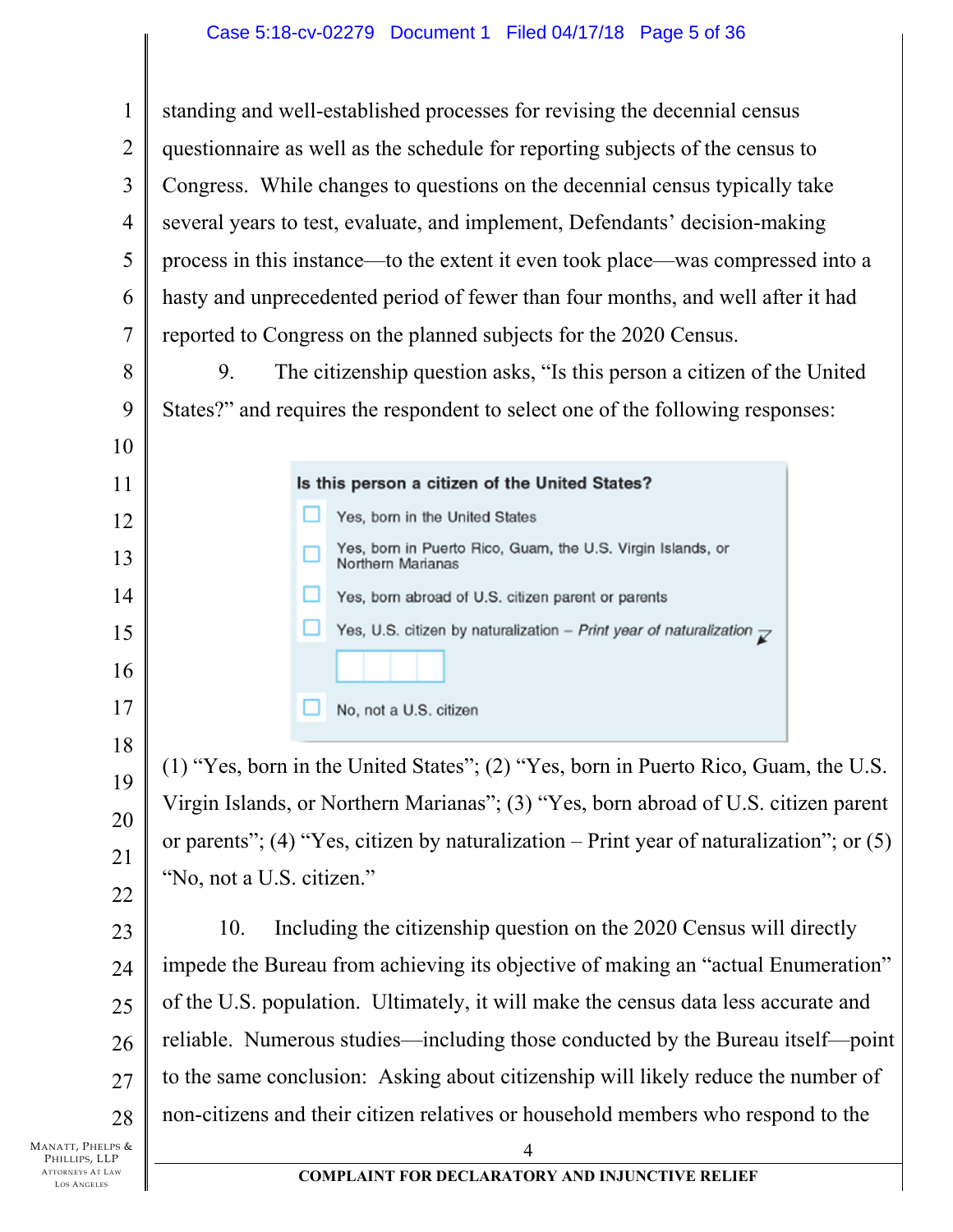3 4 2020 Census, and result in an increased undercount of minority populations. At least four former Bureau directors share the view that inquiring about citizenship status on the census "would likely exacerbate privacy concerns and lead to inaccurate responses from non-citizens worried about a government record of their immigration status." Brief of Former Directors of the U.S. Census Bureau as Amici Curiae in Support of Appellees at 23, *Evenwel v. Abbott*, 136 S.Ct. 1120 (2016) (No. 14-940), 2015 WL 5675832, at \*23. "The sum effect would be bad Census data." *Id*. at 25.

9 10 11 12 13 14 15 16 17 18 11. San Jose and its residents will suffer harm through both lost representation and foregone federal funding if the citizenship question is included on the 2020 Census. The data from the 2020 Census will be used not only to allocate congressional seats but also to determine funding for public health, education, transportation and neighborhood improvements, all of which are to be determined based on population as determined by the Census. Including the citizenship question will result in undercounting in San Jose as its residents—both non-citizens and their citizen relatives—are discouraged from responding. The inaccurate data will in turn result in funding allocations that will disadvantage San Jose and its residents.

19 20 21 22 23 24 25 26 27 28 12. BAJI will also be harmed due to the diversion of essential and limited resources—including time and money—from other important matters that it ordinarily would have been addressing through dialogues, presentations, workshops, publications, technical assistance and trainings to build alliances between African American and immigrant communities, in order to educate its diverse constituents regarding issues related to the census citizenship questions. Like the residents in San Jose, the minority and immigrant communities BAJI serves will also be deterred from responding to the 2020 Census because of the citizenship question. Thus, BAJI will have to further divert resources to combat any resulting political dilution, loss of federal funding, and other harmful effects

MANATT, PHELPS & PHILLIPS, LLP ATTORNEYS AT LAW LOS ANGELES

1

2

5

6

7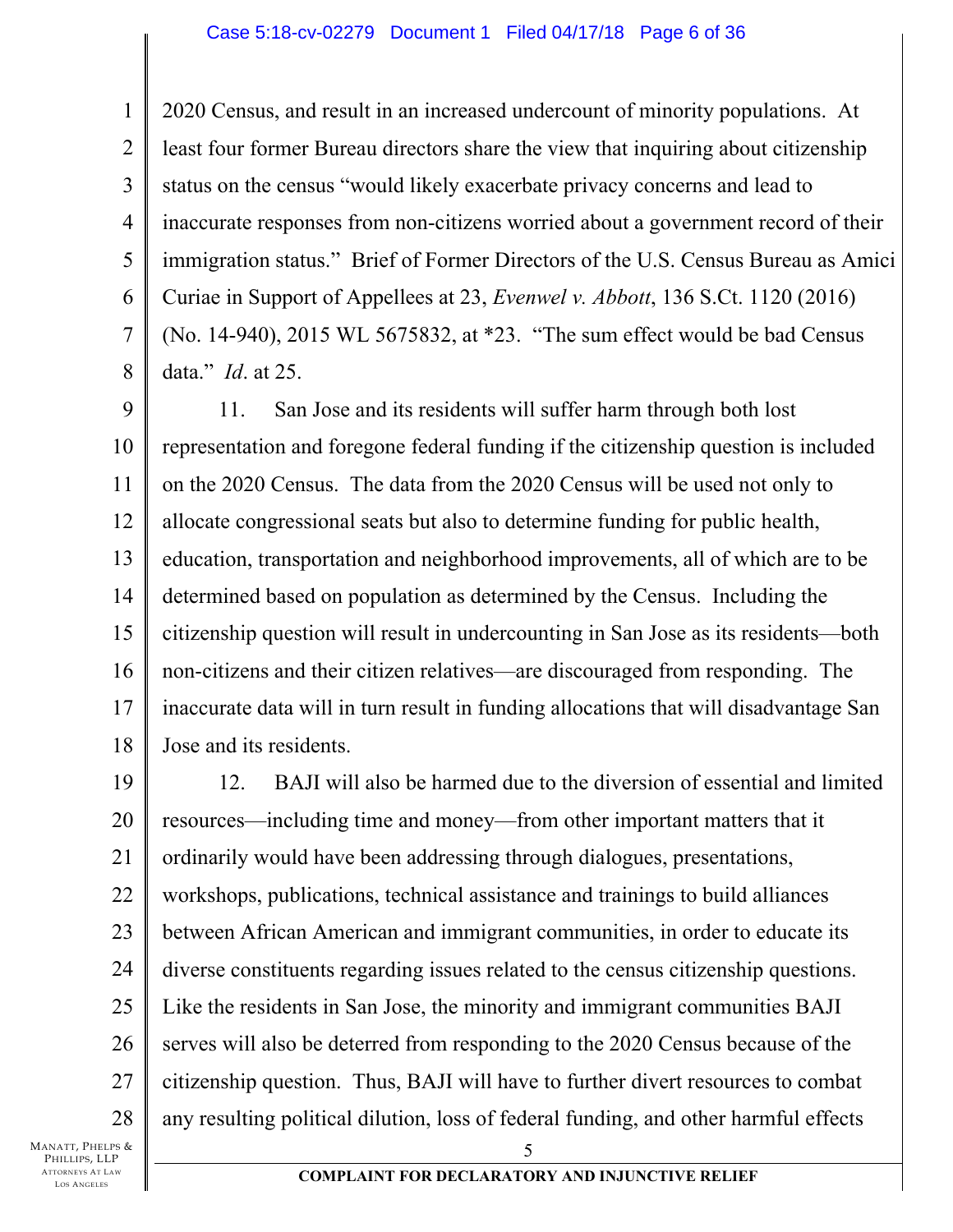1 2 3 suffered by the communities it serves. BAJI is further injured because Defendants' activities impair BAJI's ability to carry out its mission to advance equity and justice for minority and immigrant communities through its advocacy work.

- 4 5 6 7 8 9 13. San Jose and BAJI therefore seek a declaration that including the citizenship question on the 2020 Census violates the Constitution's "actual Enumeration" mandate and the APA's prohibition against "arbitrary and capricious" agency action. Further, to avoid irreparable harm, San Jose and BAJI seek an injunction prohibiting the Bureau from including the citizenship question on the 2020 Census.
- 10

### **JURISDICTION AND VENUE**

11 12 13 14 15 16 17 14. This Court has subject matter jurisdiction in this action under 28 U.S.C. § 1331 (action arising under the laws of the United States), 28 U.S.C. § 1361 (action to compel officer or agency to perform duty owed to Plaintiff), and 5 U.S.C. §§ 701-706 (judicial review under APA). An actual controversy exists between the parties within the meaning of 28 U.S.C. § 2201(a), and this Court may grant declaratory relief, injunctive relief, and other relief against Defendants pursuant to 28 U.S.C. §§ 2201-2202 and 5 U.S.C. §§ 705–706.

18 19 20 15. Defendants' submission of the final census questions to Congress no later than March 31, 2018, is a final agency action and is therefore judicially reviewable under the APA. 5 U.S.C. §§ 704, 706.

21 22 23 24 25 16. Venue properly lies within the Northern District of California because Plaintiff, the City of San Jose, is a public entity in this judicial district; BAJI, a California nonprofit corporation, maintains an office and provides services in this judicial district; and a substantial part of the events or omissions giving rise to this action will occur or have occurred in this district. 28 U.S.C. § 1391(e).

26 //

27 //

28 //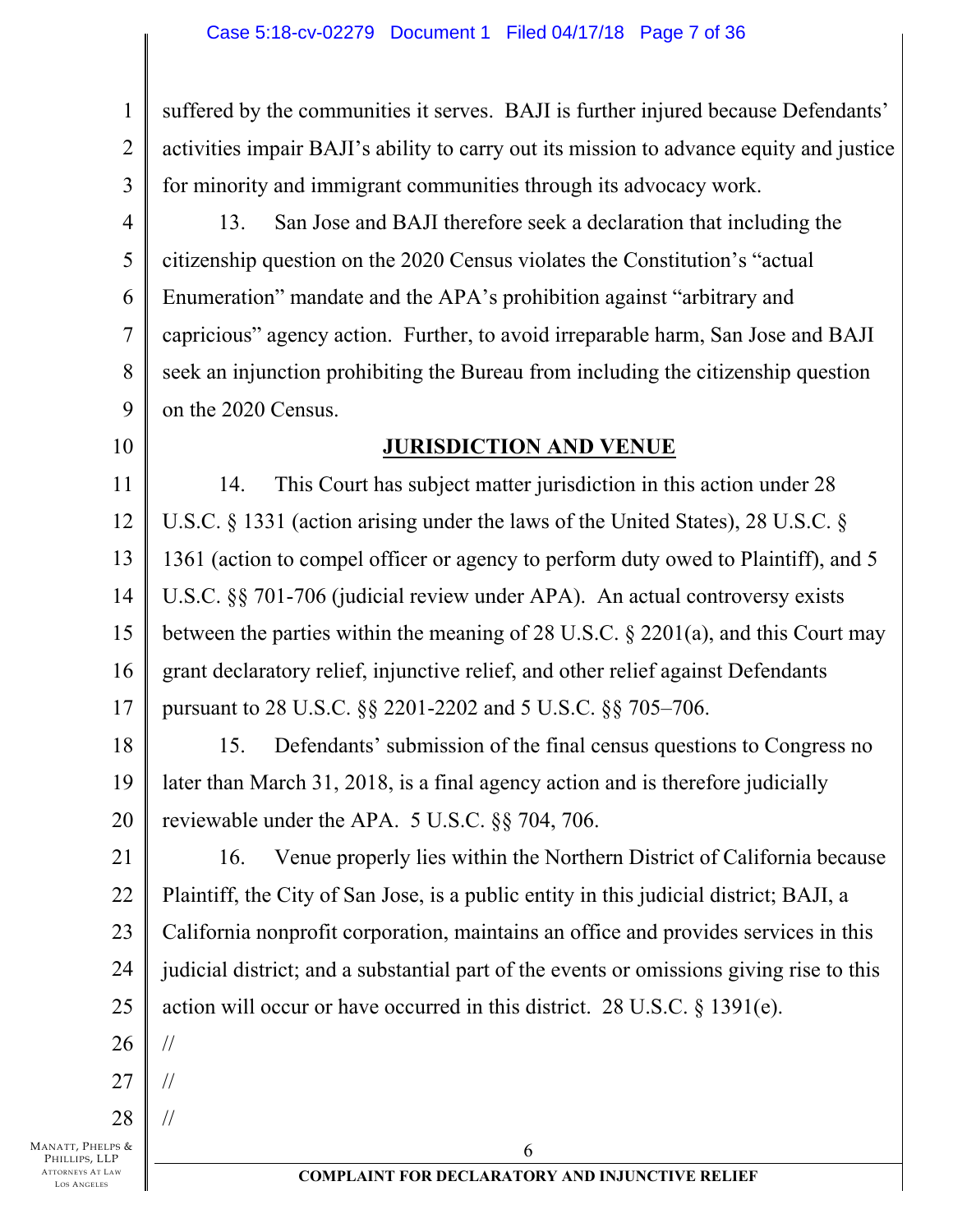### **INTRADISTRICT ASSIGNMENT**

17. Under Civil Local Rules 3-5(b) and 3-2(c), Plaintiffs allege that assignment of this action to the San Jose division of this Court is proper. Plaintiffs further allege that transfer of this action to the San Francisco division of this Court may be proper in light of a pending related action, *State of California v. Wilbur J. Ross, Jr.*, Case No. 3:18-cv-01865, to serve the interests of justice and for the convenience of parties and witnesses.

### **PARTIES**

9 10 11 12 18. Plaintiff City of San Jose is a municipal corporation, organized as a Charter City under the California Constitution and the laws of the State of California, and is located in the County of Santa Clara. It is the tenth-largest city in the United States.

13 14 15 16 17 18 19 20 21 19. What is today San Jose had originally been home to the Ohlone Indians for hundreds of years. San Jose was founded by Spain on November 29, 1777, as El Pueblo de San Jose de Guadalupe. San Jose was California's first civilian settlement. In 1821, San Jose became part of the newly independent country of Mexico. After the Treaty of Guadalupe Hidalgo ceded California to the United States at the end of the Mexican-American War in 1848, San Jose became California's first incorporated U.S. city. Since its founding, San Jose has always been a home to immigrants, with nearly 40% of its current population having been born in another country.

22 23 24 25 26 27 20. San Jose is bringing this action on its own behalf as a municipal corporation. *City of Sausalito v. O'Neill*, 386 F.3d 1186, 1200 (9th Cir. 2004); 5 U.S.C. § 551(2). San Jose has standing because Defendants' actions have caused and will continue to cause San Jose to suffer concrete and substantial harm, and such harm would be redressed by this lawsuit. San Jose has an interest in ensuring that the 2020 Census counts all of its residents. There are no other adequate

MANATT, PHELPS & PHILLIPS, LLP ATTORNEYS AT LAW LOS ANGELES

28

1

2

3

4

5

6

7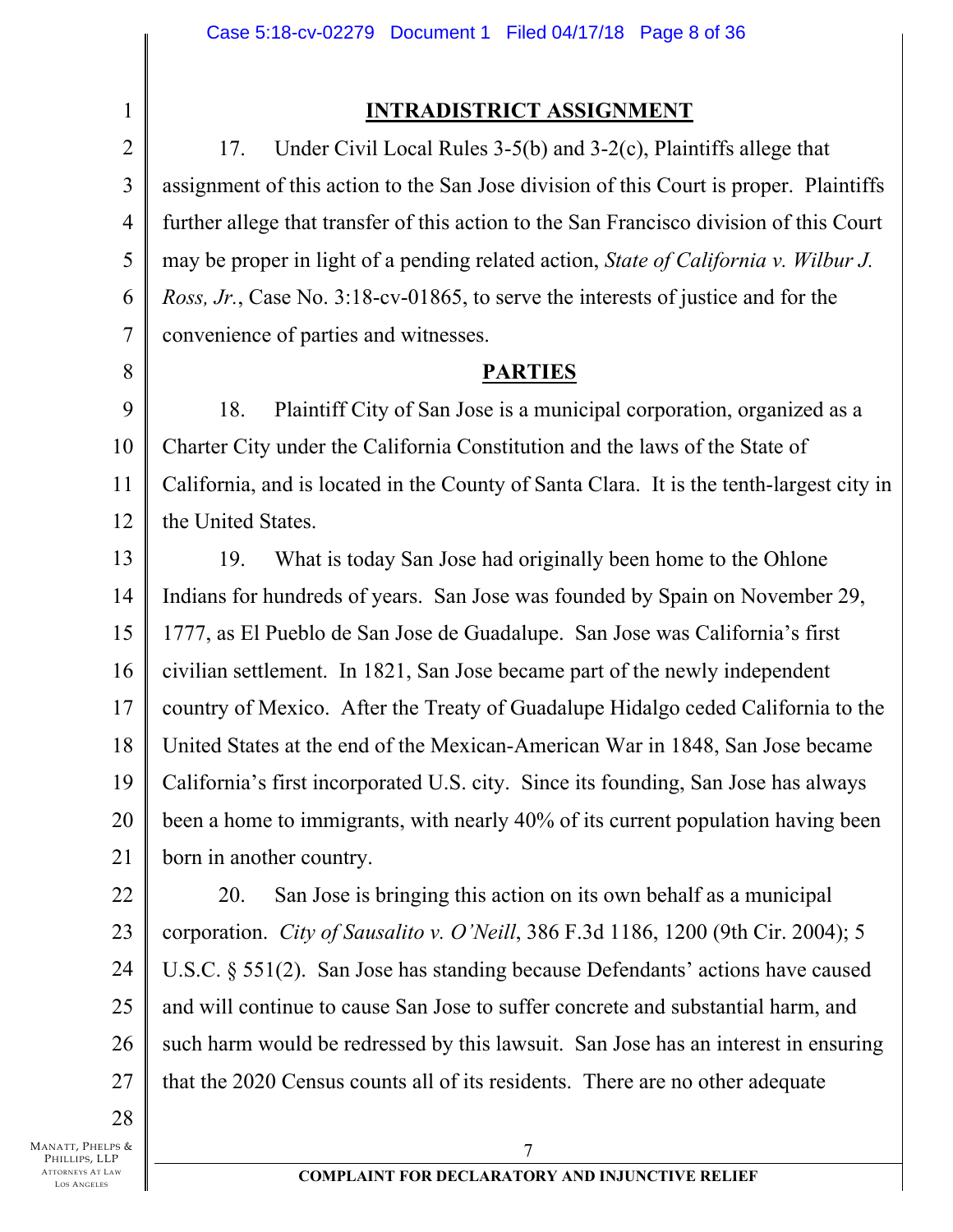1 2 remedies available because the failure to capture accurate data in the 2020 Census cannot be reversed.

3 4 5 6 7 8 9 10 11 12 21. Plaintiff BAJI is a California nonprofit corporation with offices in Oakland, California and Los Angeles, California, as well as in New York, New York, and Atlanta, Georgia. BAJI was founded in April 2006 in response to the mobilization of immigrant communities and their supporters against repressive immigration bills that were pending before the United States Congress at the time. Propelled by the belief that a thriving multiracial democracy requires racial, social, and economic justice for all, BAJI educates and engages African Americans and Black immigrants to organize and advocate for equality and justice in laws and in their communities through dialogues, presentations, workshops, publications, technical assistance, and trainings.

13 14 15 16 17 22. BAJI also builds coalitions and initiates campaigns to advance racial justice, and, at the local and regional levels, provides its partner organizations with relevant training and technical assistance. BAJI's flagship project is the advancement of just immigration policies and the promotion of cultural shifts necessary to secure equal rights for its members and their communities.

18 19 20 21 22 23 24 25 26 27 28 8 23. BAJI has direct organizational standing to bring suit because its essential and limited resources—including time and money —will be diverted from other important matters that it ordinarily would have been addressing through dialogues, presentations, workshops, publications, technical assistance, and trainings to build alliances between African American and immigrant communities, in order to educate its constituents regarding, and counteract the harmful effect of, the inclusion of citizenship questions into the 2020 Census. *Fair Housing of Marin v. Combs*, 285 F.3d 899, 905 (9th Cir. 2002); *see also Havens Realty Corp. v. Coleman*, 455 U.S. 363 (1982). Additionally, the use of the 2020 Census to question U.S. residents regarding their citizenship status, and associated effects such as discouraging responses, producing fear and anxiety in minority and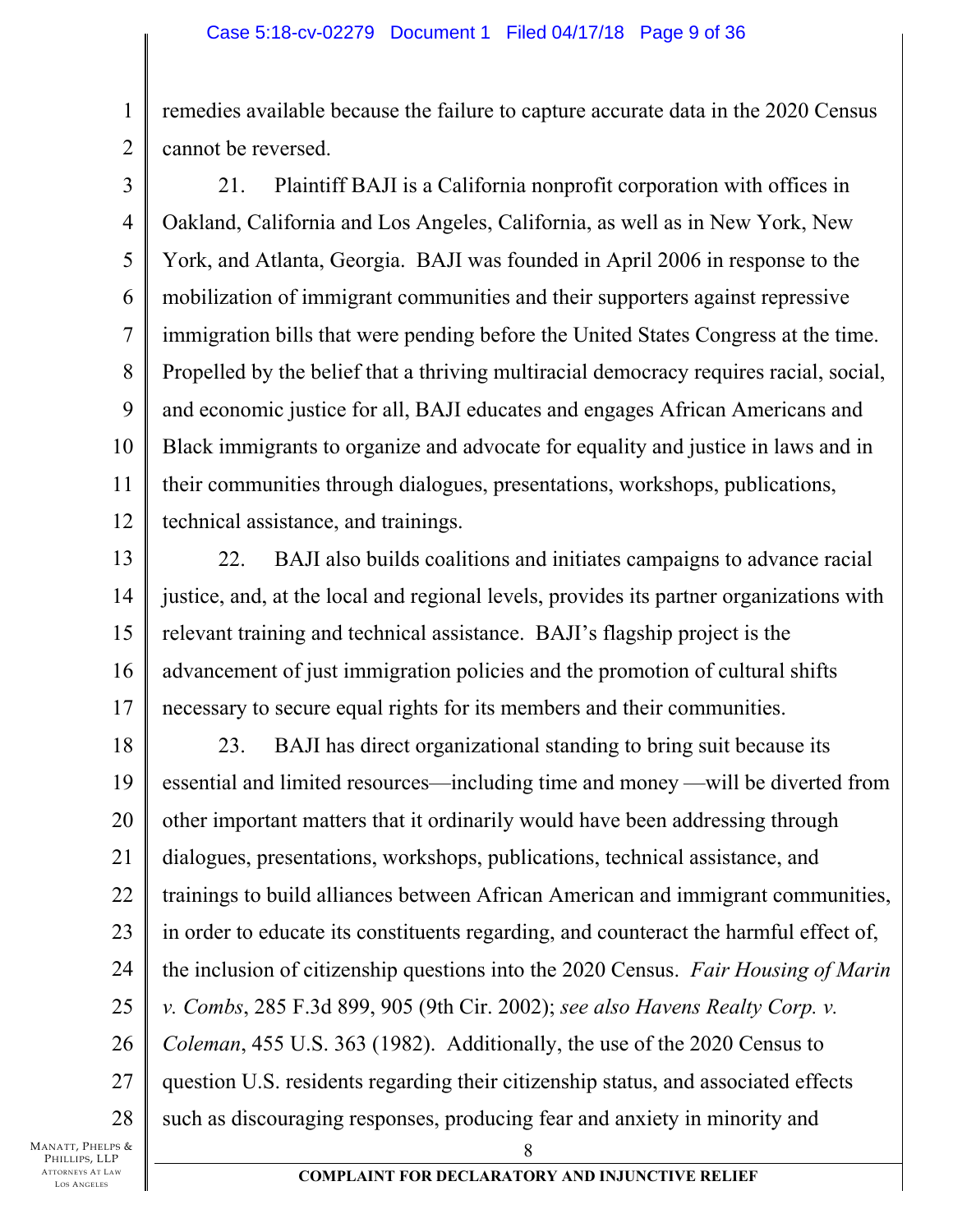immigrant communities, and reducing both congressional representation and federal funding, frustrate and undermine BAJI's core mission and will require a further expenditures to investigate the scope of these harms and rigorously mitigate them. *Id.* As a result, BAJI has suffered and will continue to suffer concrete and substantial harm as a result of Defendants' actions. There are no other adequate remedies available because the failure to capture accurate data in the 2020 Census cannot be reversed.

8 9 10 11 24. Defendant Wilbur L. Ross is the Secretary of the U.S. Department of Commerce and is sued in his official capacity. Secretary Ross is responsible for fulfilling the Department of Commerce's duties under the Constitution, the APA, and the Census Act.

12 13 14 25. Defendant U.S. Department of Commerce is a federal agency. The Department of Commerce, led by Secretary Ross, oversees the Bureau, which is tasked with executing the 2020 Census.

15 16 17 18 26. Defendant Dr. Ron Jarmin is responsible for performing the nonexclusive functions and duties of the Director of the U.S. Census Bureau and is sued in his official capacity. Dr. Jarmin's duties include ensuring that the Bureau executes the 2020 Census.

19 20 21 27. Defendant U.S. Census Bureau, the federal government's largest statistical agency, is an agency within the Department of Commerce, established by Title 13 of the United States Code. *See* 13 U.S.C. §§ 1 *et seq*.

## 22

1

2

3

4

5

6

7

23

### **SUMMARY OF ALLEGATIONS**

 **A. Origin and Purpose of the Census** 

24 25 26 27 28 9 28. The U.S. Constitution provides legal authority for the census, which it refers to as "Enumeration." Article I, section 2, clause 3 of the Constitution provides, in relevant part, that "Representatives . . . shall be apportioned among the several States which may be included within this Union, according to their respective Numbers . . . . The actual Enumeration shall be made within three Years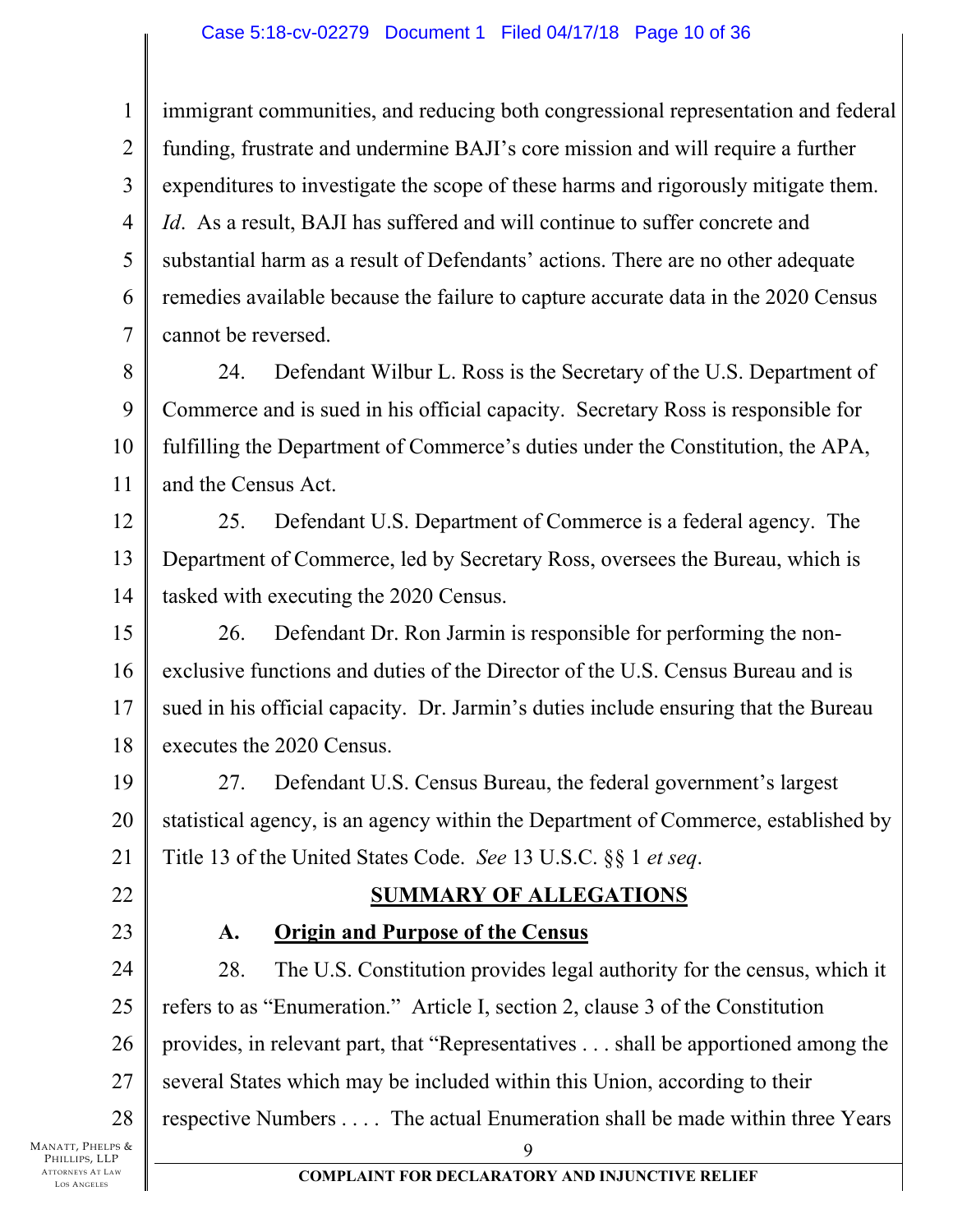3 4 6 after the first Meeting of the Congress of the United States, and within every subsequent Term of ten Years, in such Manner as they shall by Law direct." The Fourteenth Amendment to the Constitution makes clear that the enumeration must include "the whole number of persons in each state." The Constitution therefore requires that the enumeration make no distinction between citizens, documented immigrants, or undocumented immigrants. All are persons.

7 8 9 10 11 12 13 14 29. Congress has delegated the taking of the census to the Secretary of Commerce. Under 13 U.S.C. § 141(a), "[t]he Secretary shall, in the year 1980 and every 10 years thereafter, take a decennial census of population as of the first day of April of such year." The Secretary has authority to conduct the census "in such form and content as he may determine." *Id.* Likewise, the Bureau Director "is necessarily invested with discretion in matters of form and procedure when these are not specifically provided for by law." *U.S. ex rel. City of Atlanta v. Steuart,* 47 F.2d 979, 982 (D.C. Cir. 1931).

15 16 17 18 19 20 21 22 30. Defendants' discretion in taking the census is not unfettered and, in particular, is subject to congressional oversight. Three years before the census, the Secretary must submit to Congress a report proposing the subjects to be included in the census. 13 U.S.C.  $\S$  141(f)(1). Two years before the census, the Secretary must submit to Congress the specific questions to be included in the census. *Id.*  $§$  141(f)(2). The Secretary may later modify the subjects or questions only if he submits a report to Congress finding that "new circumstances exist which necessitate" the modification. *Id.* § 141(f)(3).

23 24 25 26 27 28 31. Defendants' discretion in taking the census is also subject to the APA. Under the APA, Defendants must ensure that any agency action is not "arbitrary, capricious, an abuse of discretion, or otherwise not in accordance with law," "contrary to constitutional right, power, privilege or immunity," or "in excess of statutory jurisdiction, authority, or limitations, or short of statutory right." 5 U.S.C. § 706.

MANATT, PHELPS & PHILLIPS, LLP ATTORNEYS AT LAW LOS ANGELES

1

2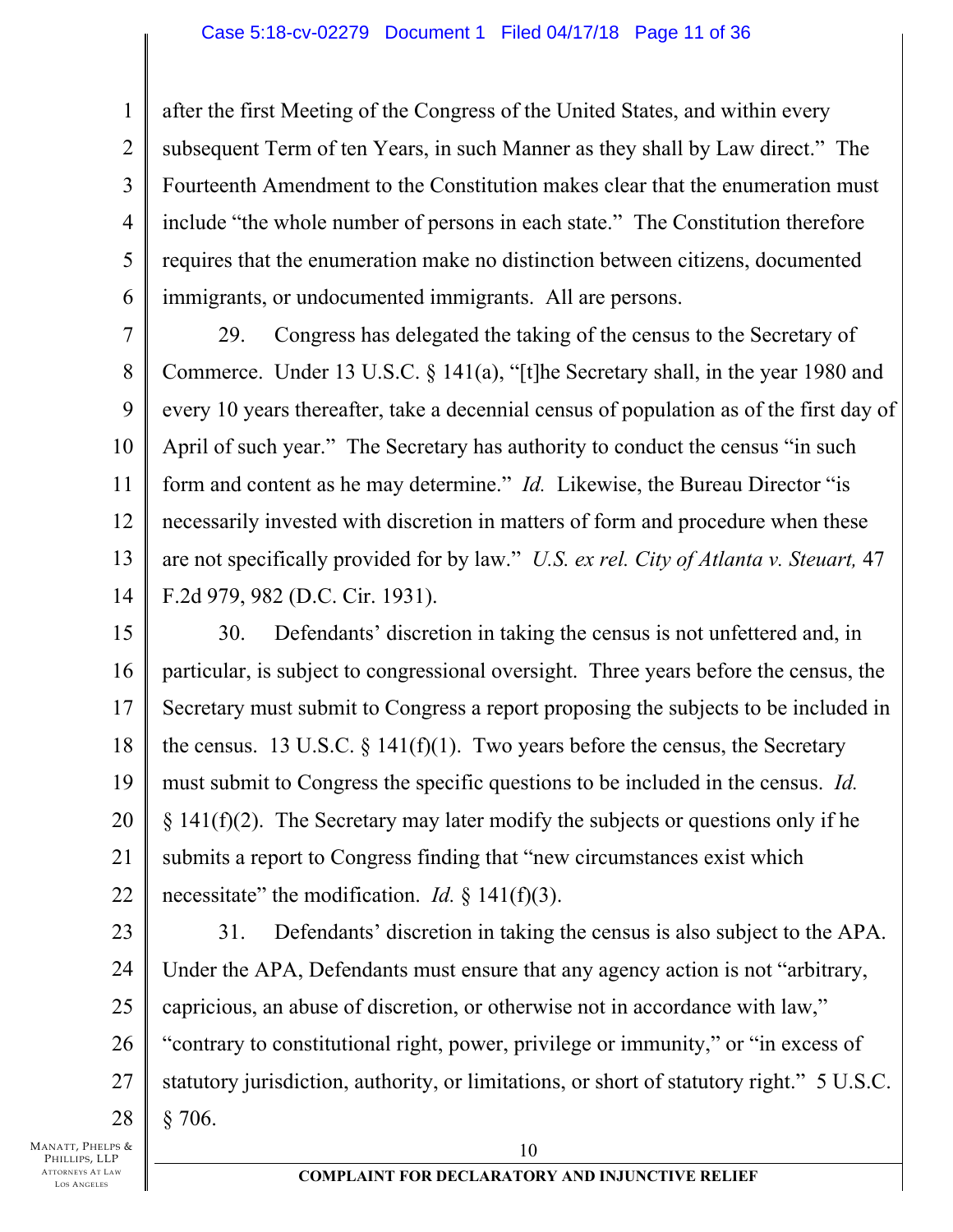#### Case 5:18-cv-02279 Document 1 Filed 04/17/18 Page 12 of 36

32. Congress, states, and municipalities rely on census data for many purposes, including allocation of federal funding and state and local legislative districting. *Wisconsin v. City of New York*, 517 U.S. 1, 5-6 (1996); *City of Los Angeles v. U.S. Dep't. of Commerce*, 307 F.3d 859, 864 (9th Cir. 2002).

5 6 7 8 9 10 11 12 13 14 33. Under the direction of the Secretary of Commerce and the Bureau Director, the Bureau conducts the constitutionally required census every ten years by counting all U.S. residents in the place where they live. Besides using the results of the decennial census for the constitutional purpose of determining the number of seats for each state in the House of Representatives, the federal government relies on census data to determine how to distribute billions of dollars of funding each year, including funding for Medicaid, Medicare Part B, the Supplemental Nutrition Assistance Program (SNAP), the State Children's Health Insurance Program (S-CHIP), and the Highway Planning and Construction Program.

15 16 34. The Bureau last included a citizenship question in the decennial census questionnaire in 1950.

17 18 19 20 21 22 23 35. From 1970 to 2000, the Bureau employed two questionnaires: a "short form" and a "long form." The short-form questionnaire, which most households received, included a "minimum number of questions" about the race, ethnicity, age, and gender of each occupant. Approximately one out of every six households received the long-form questionnaire, which collected a broader array of social, housing, economic, education, disability, employment, citizenship, and income information.

24 25 26 27 28 36. After the 2000 Census, the Bureau discontinued the long-form questionnaire and replaced it, to some degree, with the American Community Survey ("ACS"). Unlike the decennial census, the ACS is not required by the Constitution, and its results do not constitute the enumeration required by the Constitution. While the decennial census requires an actual enumeration of all

MANATT, PHELPS & PHILLIPS, LLP ATTORNEYS AT LAW LOS ANGELES

1

2

3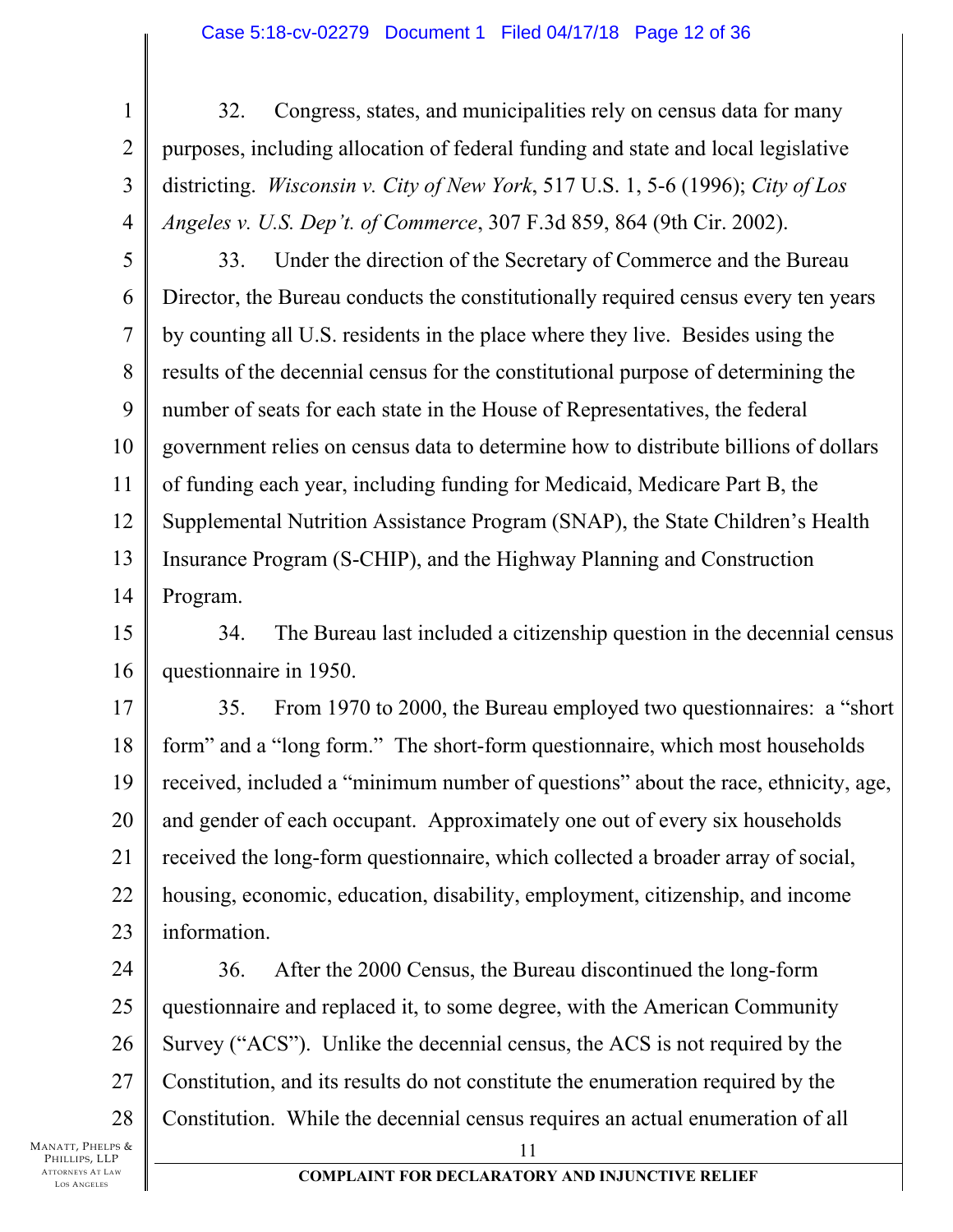1 2 3 persons residing within the United States, the ACS surveys a statistical sample of the population—over 3.5 million households receive the ACS annually.<sup>1</sup> The ACS already contains a citizenship question.

37. On March 28, 2017, Secretary Ross timely submitted a report containing the subjects proposed to be included in the 2020 Census. The subjects, which were unchanged from the 2010 Census, did not include citizenship or immigration status.

8

9

4

5

6

7

## **B. The Bureau's Process for Developing Its Survey Content in Advance of the Decennial Census**

10 11 38. The 2020 Census has been designed and developed in an iterative fashion, incorporating results from various tests conducted over the past decade. $2$ 

12 13 14 15 16 17 18 39. The Bureau develops and tests the content, specific language, order, and layout of the census questionnaire to improve the accuracy of the enumeration. In addition to fulfilling the Bureau's constitutional duty, this development process involves multiple steps that ensure the accuracy, reliability, and objectivity of the final data, as consistent with prior Bureau practice and as required by the Information Quality Act. Consolidated Appropriations Act, 2001, Pub. L. No. 106- 554, § 515, 114 Stat. 2763 (Dec. 21, 2000).

19 20 21 22 23 40. Government-wide statistical standards adopted under the Information Quality Act require the Commerce Department and the Bureau to carefully design the census questionnaire to "minimize respondent burden while maximizing data quality" and to "achieve the highest rates of response."<sup>3</sup> The standards also require testing each component of the questionnaire to ensure that it operates as intended.

24

28 Office of Mgmt. and Budget, *Statistical Policy Directive No. 2: Standards and Guidelines for* 

<sup>25</sup>   $\overline{a}$ <sup>1</sup> *See* U.S. Census Bureau, *American Community Survey Information Guide*, (Oct. 2017), https://www.census.gov/content/dam/Census/programs-

<sup>26</sup>  27 surveys/acs/about/ACS\_Information\_Guide.pdf. 2 U.S. Census Bureau, *2020 Census Operational Plan* (Sept. 2017), https://www2. census.gov/programs-surveys/decennial/2020/program-management/planning-docs/2020-operplan3.pdf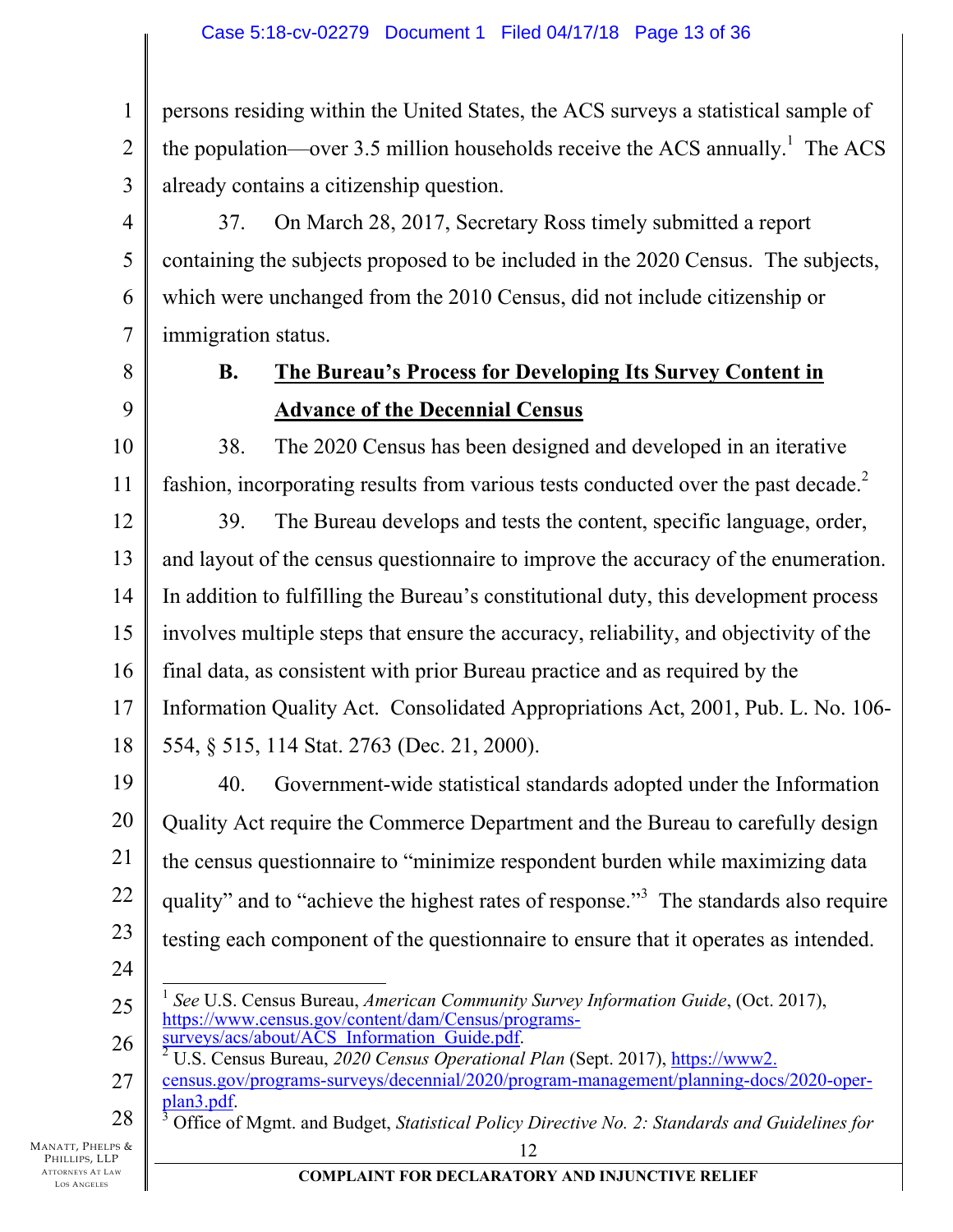1 2 3 4 5 6 7 8 9 41. The questionnaire development process and the evaluation of changes to individual inquiries take several years to complete. For example, the Bureau has spent almost ten years developing and testing the content, specific language, and layout of just one proposed change to the question regarding race and ethnicity on the 2020 questionnaire. From 2008 through 2012, the Bureau conducted comprehensive research into the possibility of combining race and ethnicity into one question on the 2020 Census. The research focused on whether this proposed change would improve respondent understanding of the question and improve the accuracy of race and ethnicity data collected.<sup>4</sup>

10 11 12 13 14 15 16 17 18 19 20 42. The Bureau then spent several years designing and conducting tests in different geographical areas on the proposed change to the question regarding race and ethnicity to explore different alternatives for the language, layout, and instructions regarding a revised question. The testing was designed to assess the accuracy and reliability of alternative forms of asking the proposed question. In 2016, the Bureau conducted outreach to federal agencies and to the public to obtain feedback on the proposed change.<sup>5</sup> For example, in August 2016, BAJI organized a meeting between representatives of the Census Bureau and Latinx and African diaspora community leaders in New York to discuss possible changes to the 2020 Census questionnaire that could provide respondents with more accurate options to self-identify their race and/or ethnicity.<sup>6</sup>

21 22 23 43. The Bureau began conducting major testing of proposed changes to the 2020 Census questionnaire with the 2014 Census Test. At that time, the Bureau assessed wording changes to the race and Hispanic origin question, as well as new

- 25  $\overline{a}$ *Statistical Surveys* §§ 1.3, 1.4, 2.3.1 (2006).
- 26 4 U.S. Census Bureau, *Research to Improve Data on Race and Ethnicity* (2016), https://www.census.gov/about/our-research/race-ethnicity.html. 5 *Id.*
- 27

24

28 6 Ramon Taylor, *Race Question in US Census Draws Scrutiny, Criticism*, Voice of America News (Aug. 23, 2016), https://www.voanews.com/a/race-question-us-census-draws-scrutinycriticism/3477850.html.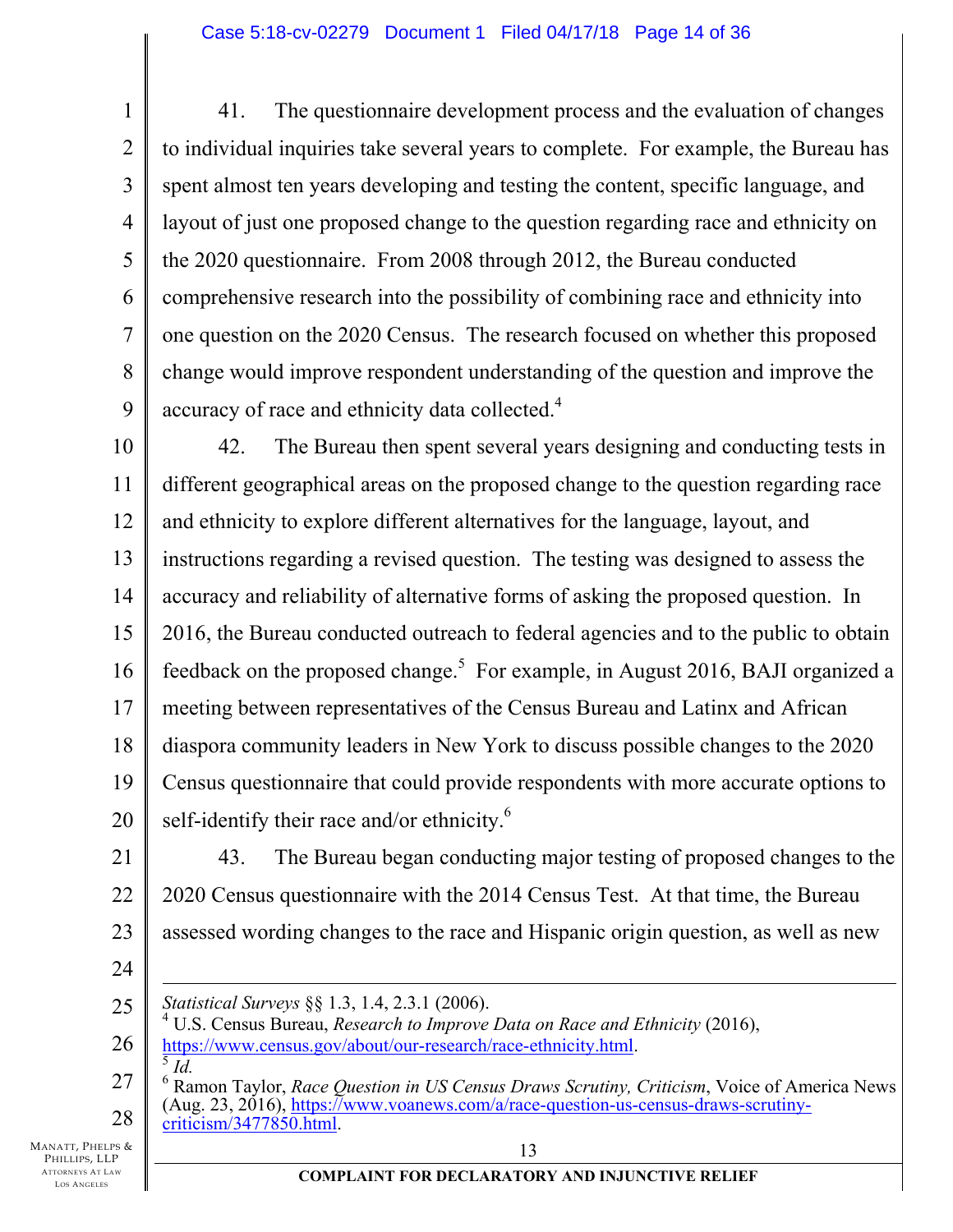#### Case 5:18-cv-02279 Document 1 Filed 04/17/18 Page 15 of 36

3 potential response categories for married and unmarried relationships. The 2014 Census Test did not assess the content, wording, or layout of a question regarding citizenship status.

4 5 6 7 8 9 44. The 2015 National Content Test was an opportunity for the Bureau to "compare different versions of questions" prior to making final decisions prior to the  $2020$  Census.<sup>7</sup> While the Bureau tested changes to questions related to race and ethnicity, the Bureau did not design tests of language, layout, or instructions for a question regarding citizenship status. The Bureau announced the results of this test in early March 2017, none of which related to citizenship.<sup>8</sup>

10 11 12 13 14 15 45. The Bureau had other opportunities during the major tests in 2016 and April 2017 to test its questionnaire for the 2020 Census. However, the questionnaires assessed in these tests did not include a question regarding citizenship status. On information and belief, the Bureau did not begin considering whether to add a demand for citizenship information to the 2020 Census until approximately eight months after it began conducting major testing in 2017.

16 17 18 19 20 46. The Bureau concluded its process designing the race and ethnicity questions at the end of 2017, after nine years of evaluation and testing, because it "needed to make a decision on the design of the race and ethnicity questions by December 31, 2017, in order to prepare for the 2020 Census systems, and deliver the final 2020 Census question wording to Congress by March 31, 2018."9

21 22 47. The timing of Secretary Ross's late decision to include the citizenship question prevented the Bureau from including the question in its only full trial run

- 23 24  $\overline{a}$ 7 U.S. Census Bureau, *Information Collection Request: 2015 National Content Test*, 80 Fed. Reg. 29,609, 29,610 (May 22, 2015).
- 25 8 U.S. Census Bureau, *2015 National Content Test Race and Ethnicity Analysis Report* (Feb. 28, 2017), https://www2.census.gov/programs-surveys/decennial/2020/program-
- 26 management/final-analysis-reports/2015nct-race-ethnicity-analysis.pdf. 9
- 27 U.S. Census Bureau, *2020 Census Program Memorandum Series: 2018.02, Using Two Separate Questions for Race and Ethnicity in 2018 End-to-End Census Test and 2020 Census* (Jan. 26, 2018), https://www2.census.gov/programs-surveys/decennial/2020/program-
- 28 management/memo-series/2020-memo-2018\_02.pdf.

1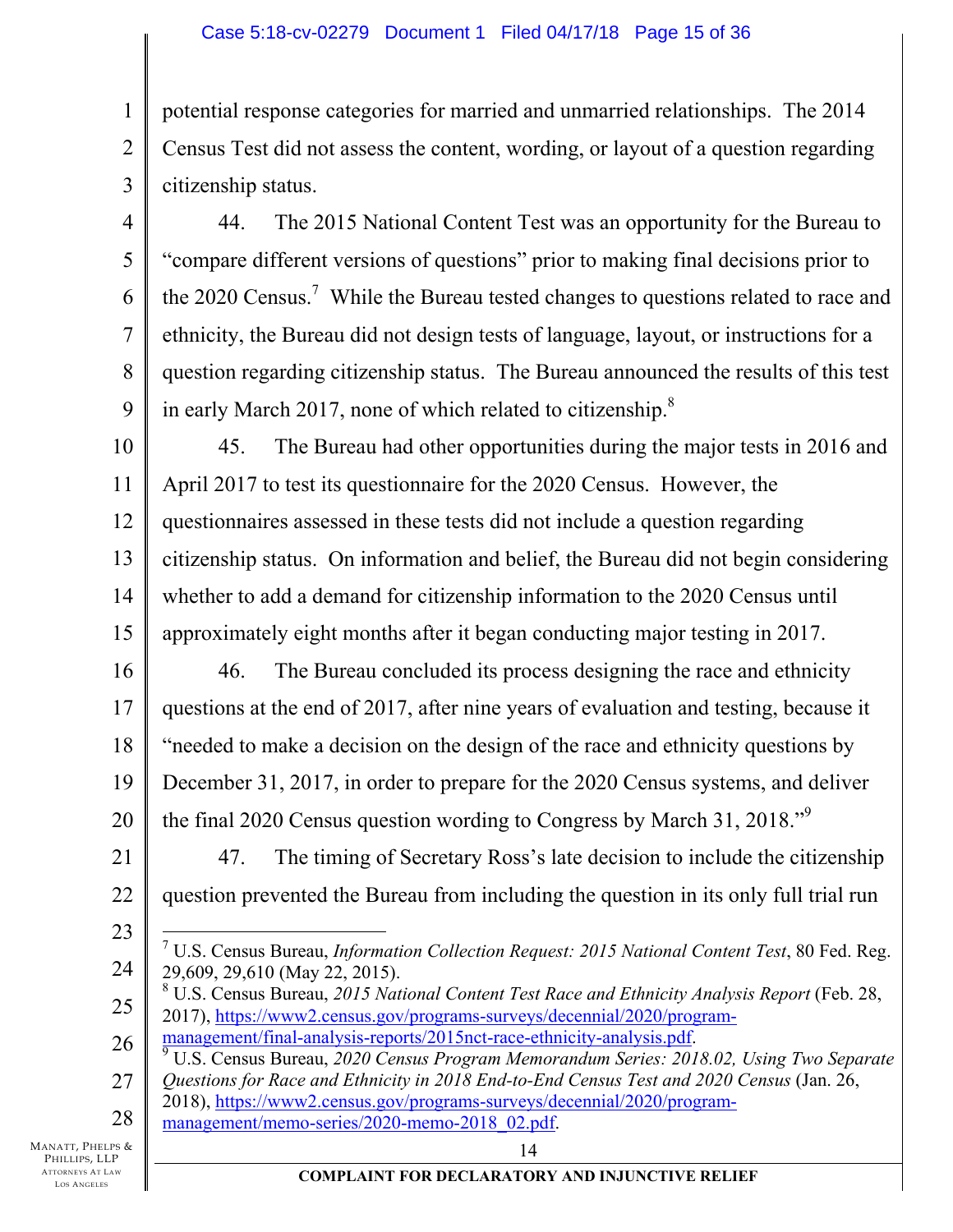1 2 3 4 5 6 7 8 9 10 of the census count, the 2018 End-to-End Census Test, which commenced its final phase in March 2018 in Providence County, Rhode Island.<sup>10</sup> The End-to-End Census Test is a dress rehearsal for the 2020 Census, in which the Bureau tests and validates all major components, including operations, procedures, systems, and infrastructure. The 2018 End-to-End Census Test does not include any request for citizenship information on the questionnaire sent to households. As a result, none of the major tests for the 2020 Census will have assessed the content, language, layout, or order of the citizenship question on the questionnaire, or the impact that the question regarding citizenship status would have on response rates and accuracy.

11 12 48. To date, the Bureau has not tested the language or layout of the citizenship question in the context of the decennial census questionnaire.

13

### **C. San Jose's Efforts to Prepare for the 2020 Census**

14 15 16 17 18 19 20 21 22 49. The City of San Jose is taking action ahead of the 2020 Census to ensure that as many of its residents as possible are accurately counted. Even without the addition of a question regarding citizenship status, past censuses have undercounted San Jose's population, costing it millions of dollars. In 2010, the Bureau counted 945,942 residents of San Jose. San Jose estimates that this reflected an undercounting of as many as 70,000 residents, resulting in annual losses of approximately \$20 million in federal funds.<sup>11</sup> With the addition of the citizenship question, the undercounting and resulting loss will likely be even more significant.

- 23
- 24

 $\overline{a}$ 

25

26

<sup>10</sup> Michael Wines, *Census Bureau's Own Expert Panel Rebukes Decision to Add Citizenship Question*, N.Y. Times (Mar. 30, 2018), https://www.nytimes.com/2018/03/30/us/census-bureaucitizenship.html.

<sup>27</sup>  28 <sup>11</sup> Maureen Navlor, *Effort under way for accurate 2020 Census count in San Jose*, FOX KTVU News (Mar. 8, 2018), http://www.ktvu.com/news/effort-underway-for-accurate-2020-censuscount-in-san-jose.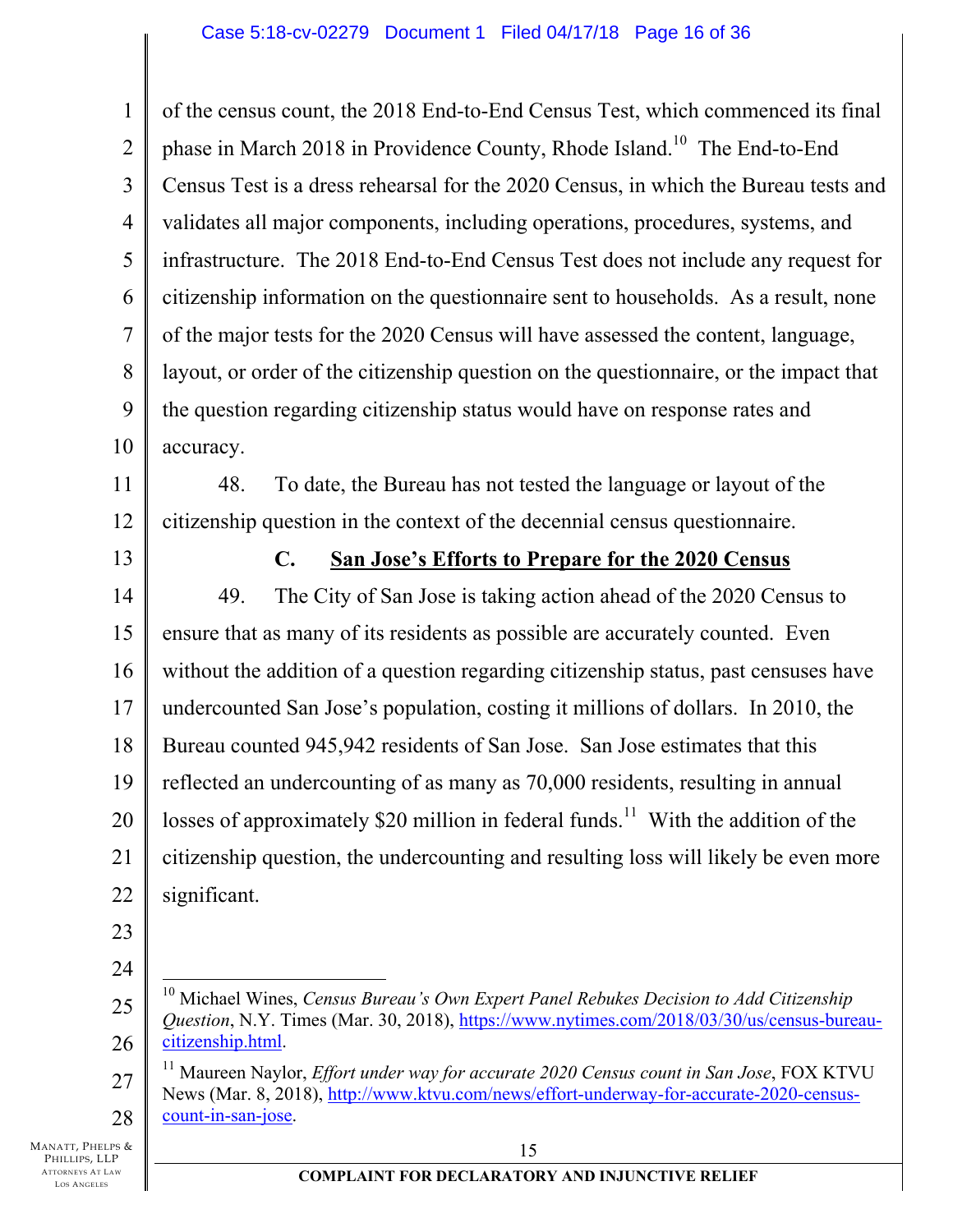1 2 3 4 5 6 7 8 50. San Jose has many foreign-born residents, including undocumented immigrants, who came to the City to live, work, and raise families. Indeed, the City has been an extremely diverse region since the mid-1800s—a factor that has led to immigrants gravitating to San Jose, where there are already established immigrant communities. Waves of immigrants, from China, Mexico, Vietnam, India, Europe, and elsewhere, have played a fundamental role in the creation of three profoundly different industries: first mining, then agriculture, and finally technology in San Jose and the Silicon Valley.<sup>12</sup>

9 10 11 12 51. According to the Pew Research Center, San Jose is among the twenty metropolitan areas of the United States with the largest number of undocumented immigrants. As of February 2017, the Pew Research Center estimates that as much as 17% of San Jose's population consists of undocumented immigrants.<sup>13</sup>

13 14 15 52. San Jose city leaders are concerned that recent raids by Immigration and Customs Enforcement ("ICE") could hinder an accurate census count with undocumented families fearful of deportation.

16 17 18 53. Even without the added burden of a citizenship question, the U.S. Census Bureau reports that households with immigrant laborers "may not be willing to respond to the census or able to provide data for their housemates."<sup>14</sup>

19 20 21 22 54. To improve the accuracy of the 2020 Census in San Jose, on December 2, 2017, representatives from six San Jose nonprofit organizations joined San Jose and the nonprofit organization Cities of Service to test a new community addressmapping methodology and text-messaging tool that will help the City prepare for

23

24

25 <sup>13</sup> Jeffrey S. Passel and D'Vera Cohn, 20 metro areas are home to six-in-ten unauthorized *immigrants in U.S.*, Pew Research Center (Feb. 9, 2017), http://www.pewresearch.org/fact-

26 tank/2017/02/09/us-metro-areas-unauthorized-immigrants/.

27 28 14 Herbert F. Stackhouse and Sarah Brady, *Census 2000 Mail Return Rates Final Report*, U.S. Census Bureau (Jan. 30, 2003), https://www.census.gov/pred/www/rpts/A.7.b.pdf.

 $\overline{a}$ 12 City of San Jose, *Envision San Jose 2040: A Brief History of San Jose* (Aug. 8, 2013), http://www.sanjoseca.gov/DocumentCenter/View/19862.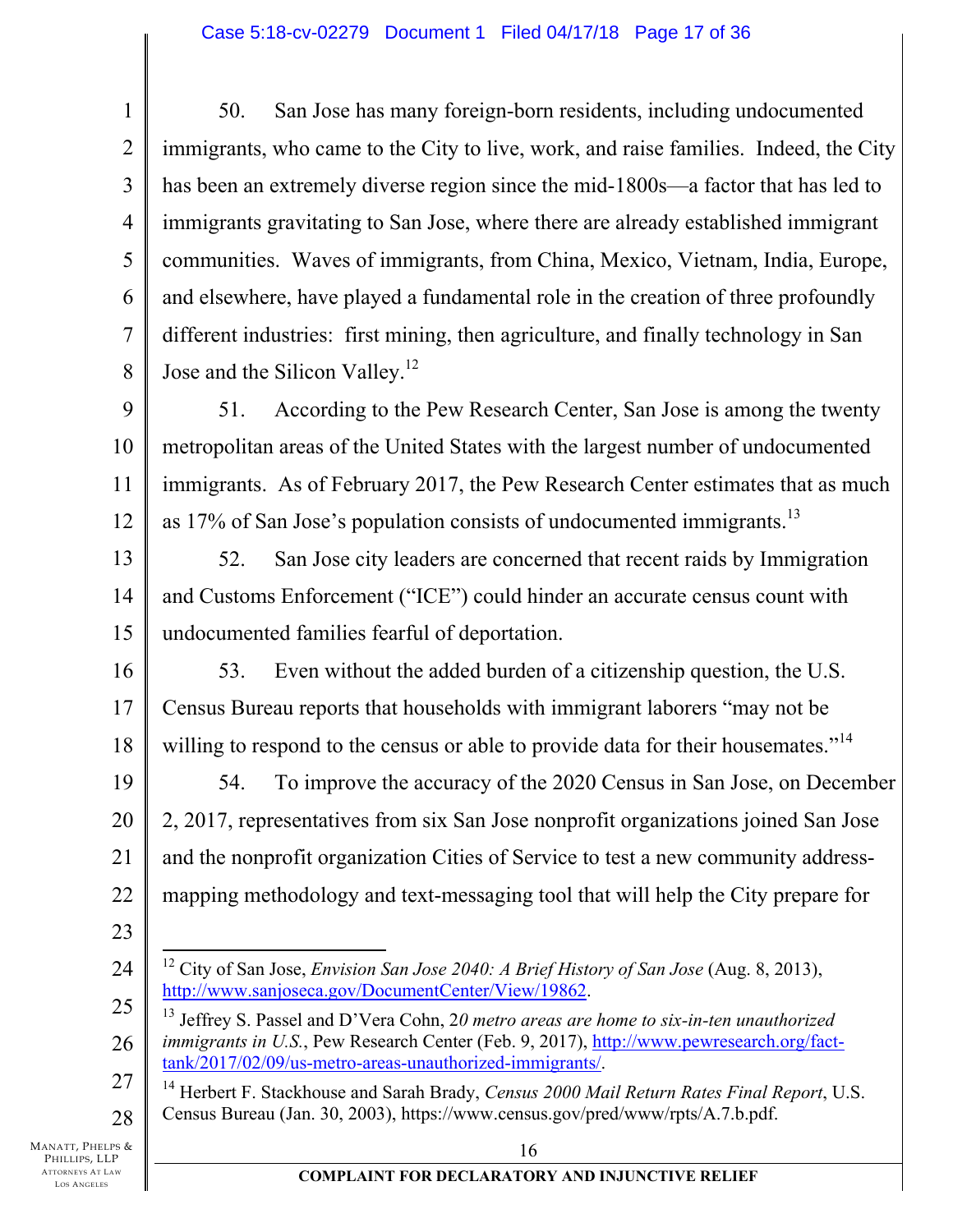1 2 3 4 5 the 2020 Census.<sup>15</sup> San Jose will rely on community volunteers in spring 2018 to scour neighborhoods where it suspects many families are doubled up or living in unpermitted housing.<sup>16</sup> The volunteers will use a texting app San Jose tested in December to identify unofficial units. The City will then flag them on the Bureau's master address list for San Jose.

6 7 8 9 10 11 12 13 55. San Jose has taken steps to increase participation in the 2020 Census, in part because of fears that immigrants will be undercounted, particularly in the current political climate. In an article on cities worried about census undercounting, the mayor of San Jose was quoted in *The New York Times* as stating, "Rumors of ICE raids are on Spanish-speaking radio every other day, and you've got this enormous fear from residents about talking to the government. You do everything you can to communicate to people, 'Hey you're safe with the city, please talk to us." $17$ 

14 15 16 17 56. On February 6, 2018, the mayor of San Jose signed a letter to Secretary Wilbur Ross urging him not to add a question on citizenship to the census, noting that "experts, elected officials, and community leaders all agree that adding a question on citizenship in particular will lower initial response."<sup>18</sup>

18 19 20 57. Santa Clara County, which includes San Jose, also has taken steps to increase participation in the 2020 Census and voice its concern about the inclusion of a citizenship question. On February 16, 2018, Santa Clara County filed a

21

26  $^{17}$  *Id.* 

<sup>22</sup>  23  $\overline{a}$ 15 Rosalind Becker, *City of San José Brings Tech and People Together to Prepare for 2020 Census*, Cities of Service (Dec. 14, 2017), https://citiesofservice.org/stories/city-san-jose-bringstech-people-together-prepare-2020-census/.

<sup>24</sup>  25 16 Emily Badger, *Extra Doorbells, Satellite Dishes: How Cities Search for People the Census May Miss*, N.Y. Times (Feb. 22, 2018), https://www.nytimes.com/2018/02/22/upshot/censuscities-undercounting-immigrants.html.

<sup>27</sup>  28 <sup>18</sup> Mitchell J. Landrieu, New Orleans Mayor, et al., The United States Conference of Mayors, to the Honorable Wilbur Ross, Secretary of Commerce, U.S. Dep't. of Commerce (Feb. 6, 2018), http://www.usmayors.org/wp-content/uploads/2018/02/20180206-census-letter.pdf.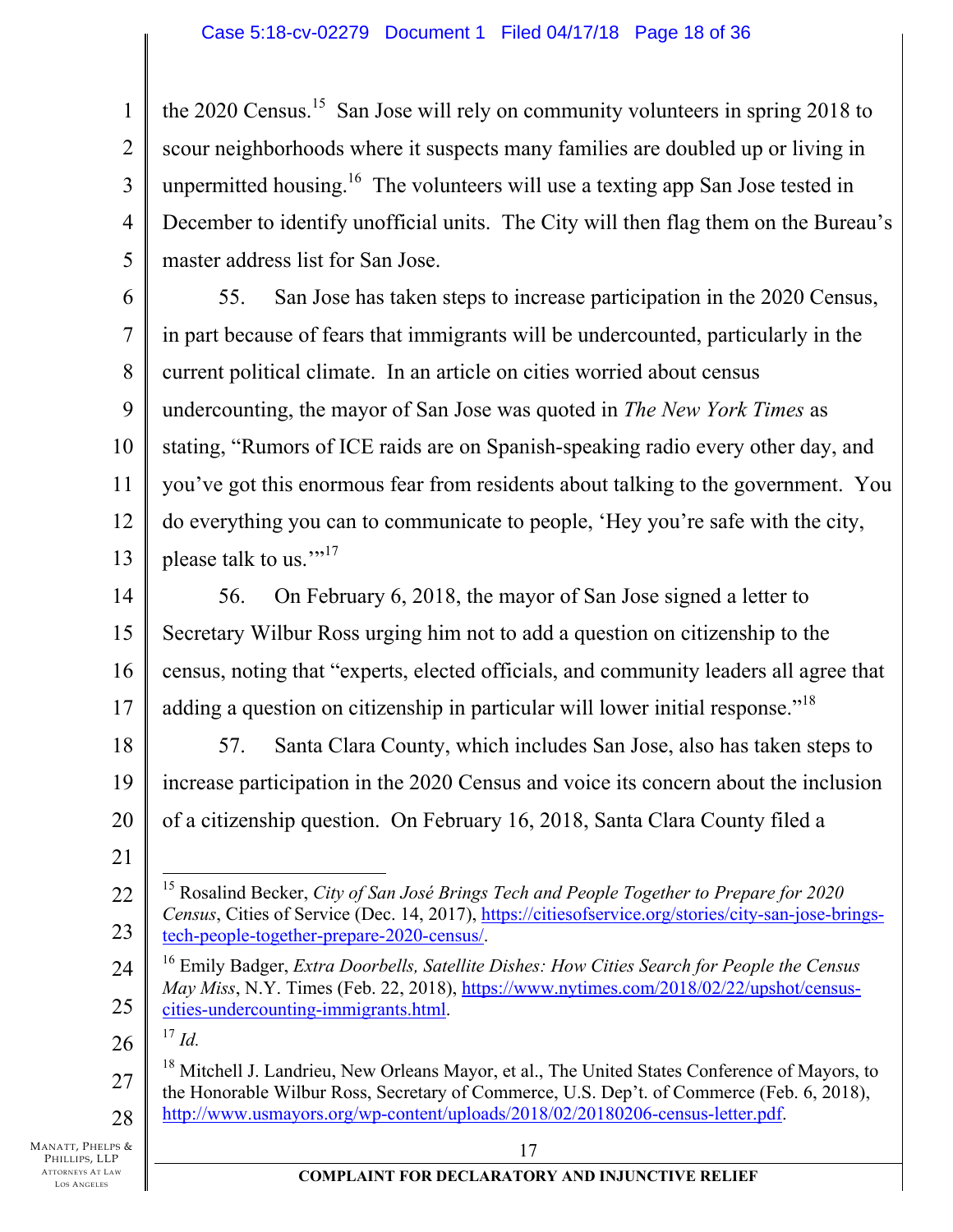1 2 3 4 5 6 Freedom of Information Act request concerning the possible inclusion of a citizenship question on the 2020 Census and information on how the Bureau plans to protect the privacy of individuals who respond to the Census.<sup>19</sup> Santa Clara County noted in its press release that "[e]xperts have emphasized the potential dampening effect of such a question [on citizenship] on census response rates in diverse communities like Santa Clara County."20

7 8 58. San Jose has spent approximately \$50,000 on its efforts to prepare for the 2020 Census to date, and it anticipates substantial additional costs.

9 10

11

### **D. BAJI Advocates for Accurate Census Data for Minority**

# **Communities and Proper Representation of the Growing Black Immigrant Population**

12 13 14 15 16 17 59. BAJI has consistently advocated for equitable political representation of minority and immigrant communities. Its 2016 meeting with Bureau representatives to press for a 2020 Census questionnaire that could obtain more accurate data regarding the race and ethnicity of its respondents was an extension of BAJI's efforts to bolster federal funding for historically undercounted and underresourced minority and immigrant communities.

18 19 20 21 60. BAJI has also partnered with the Immigrant Rights Clinic at New York University School of Law to produce a comprehensive, statistical report on the growing population of Black or African American immigrants in the United States.<sup>21</sup> The report drew attention to the social, political, and economic conditions

 $\overline{a}$ 

23 24 <sup>19</sup> Letter from James R. Williams, County Counsel, and Danielle L. Goldstein, Deputy County Counsel, County of Santa Clara, to Vernon E. Curry, Freedom of Information Act Officer, U.S. Census Bureau (Feb. 16, 2018),

25 https://www.sccgov.org/sites/opa/newsroom/Documents/Census% 20FIOA%20request.pdf.

<sup>22</sup> 

<sup>26</sup>  27 <sup>20</sup> Press Release, Office of the County Counsel, County of Santa Clara, County of Santa Clara Files Request for Information on Possible Census Citizenship Question and Privacy Concerns (Feb. 16, 2018), https://www.sccgov.org/sites/opa/newsroom/Documents/FOIA% 20press%20release%202.16.18%20FINAL.pdf.

<sup>28</sup>   $^{21}$  Juliana Morgan-Trostle and Kexin Zheng, New York University School of Law Immigrant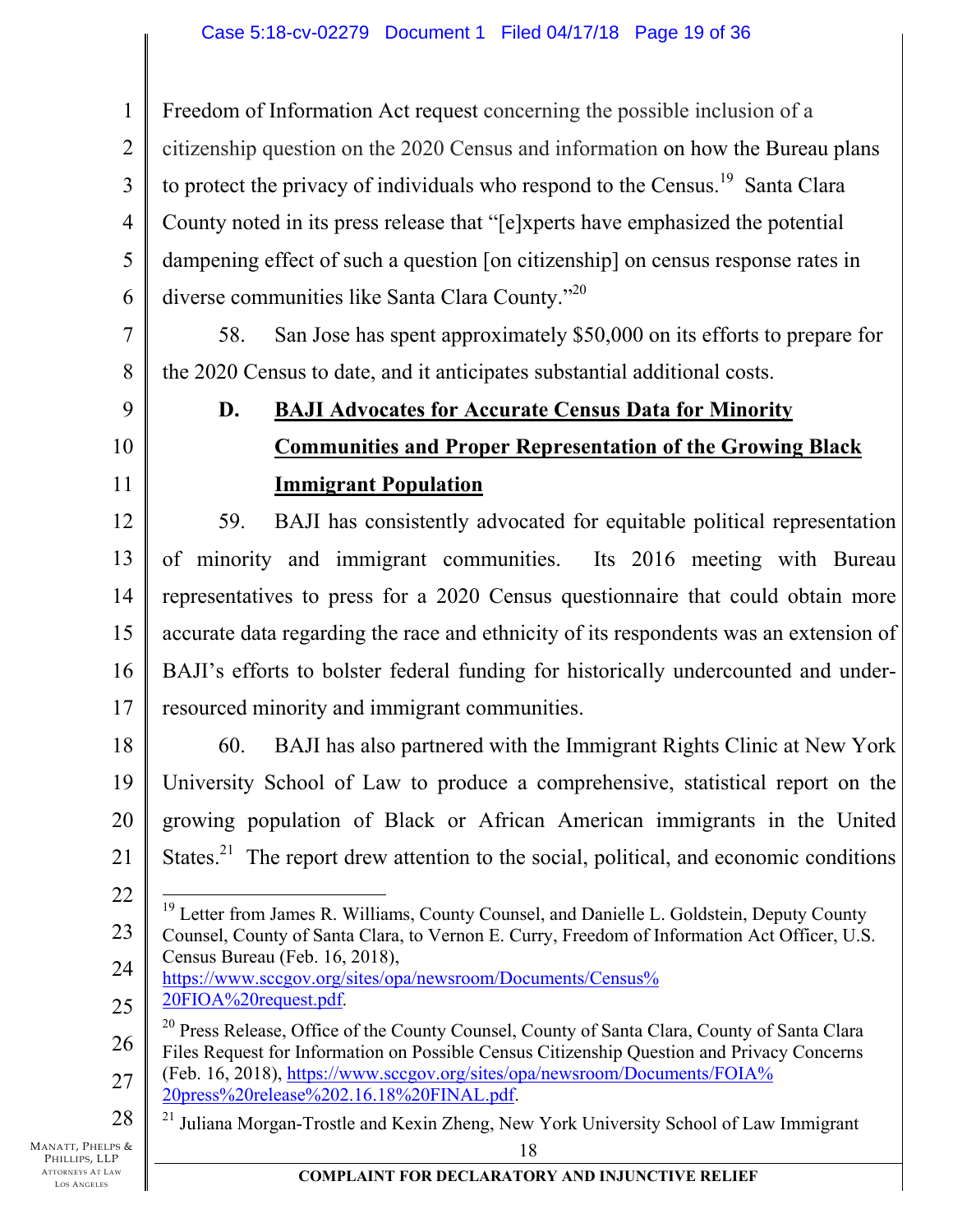1 2 3 4 5 6 7 of this diverse population and provides federal, state, and local recommendations based on this data. Based on its broad experience advancing equal rights for minority and immigrant communities, BAJI has warned the public that the inclusion of the citizenship question in the 2020 Census will instill fear and intimidation in Black immigrant communities and suppress their political representation. BAJI has diverted, and will continue to divert, resources to raise awareness regarding the new census citizenship questions and the related issues.

8

9

## **E. The U.S. Department of Justice's Request to Add a Citizenship Question to the 2020 Census**

10 11 12 13 14 15 16 61. Nearly nine months after the subjects for the 2020 Census had been identified, on December 12, 2017, the General Counsel of the Justice and Management Division of the U.S. Department of Justice sent a letter to the Bureau requesting the inclusion of a citizenship question on the 2020 Census. The Department of Justice's purported rationale for requesting the addition of a citizenship question was to assist the Department of Justice with enforcing Section 2 of the Voting Rights Act.

17 18 19 20 21 22 23 24 62. On March 26, 2018, setting aside decades of practice regarding the decennial census, Secretary Ross and the Department of Commerce announced that the final list of census questions that they will submit to Congress will include a question on citizenship status. Specifically, the question will ask, for every member of every household, whether that person is a citizen of the United States. The question also will ask whether a citizen was naturalized, born "in the United States," born "in Puerto Rico, Guam, the U.S. Virgin Islands, or Northern Marianas," or "born abroad to U.S. citizen parent or parents."<sup>22</sup>

25

26 27 28  $\overline{a}$ Rights Clinic, and Carl Lipscombe, Black Alliance for Just Immigration, *The State of Black Immigrants* (2016), http://www.stateofblackimmigrants.com/assets/sobi-fullreport-jan22.pdf. <sup>22</sup> U.S. Census Bureau, *Questions Planned for the 2020 Census & American Community Survey* (Mar. 29, 2018) at 7, https://www2.census.gov/library/publications/decennial/2020/operations/planned-questions-2020 acs.pdf.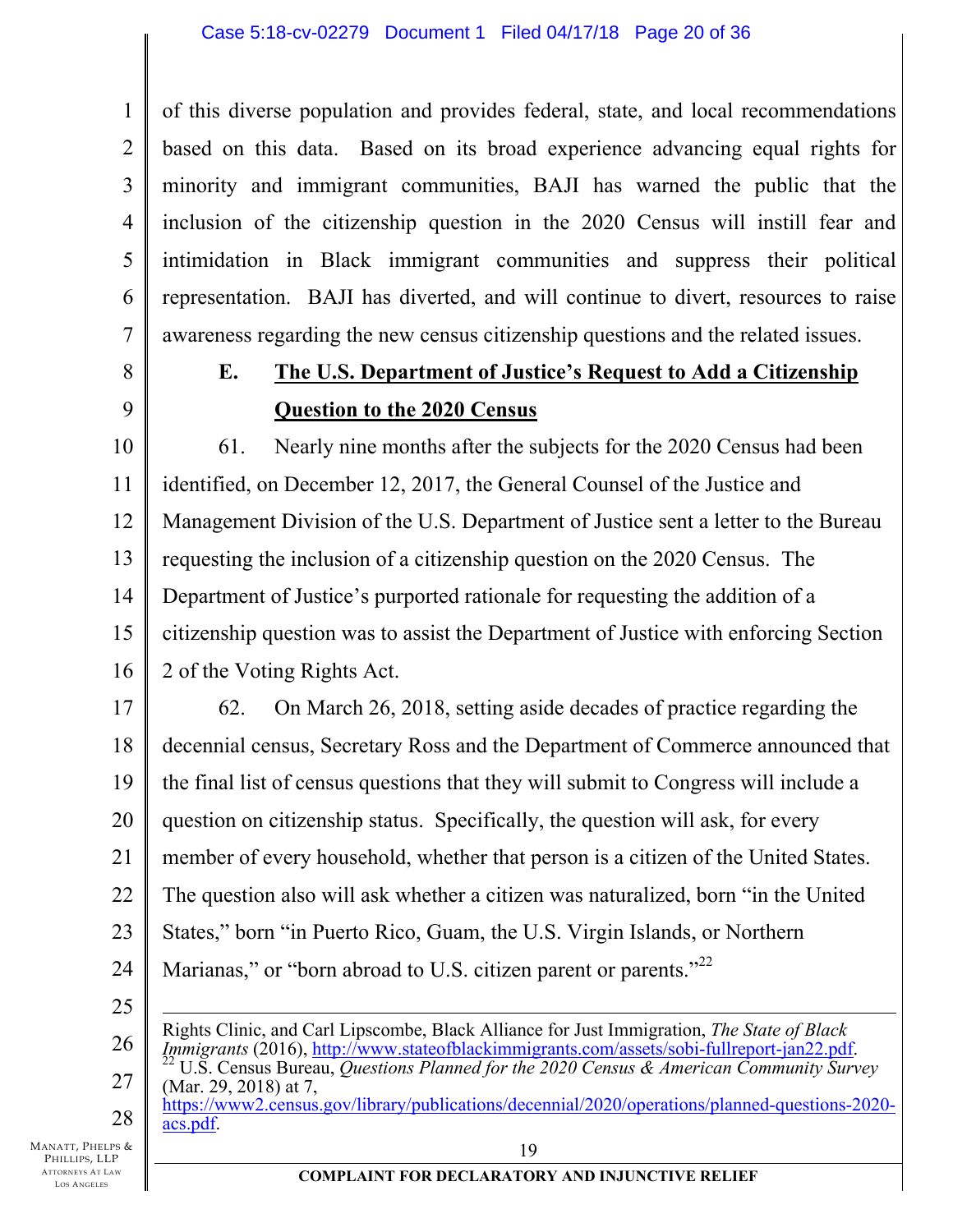1 2 3 4 5 6 7 8 9 10 11 12 13 14 15 63. Consistent with the Department of Justice's December 2017 letter, the purported rationale for including the citizenship question on the 2020 Census is that "[k]nowing how many people reside in the community and how many of those people are citizens, in combination with other information, provides the statistical information that helps the government enforce Section 2 of the Voting Rights Act and its protections against discrimination in voting."<sup>23</sup> But including a citizenship question on the 2020 Census is likely to decrease the accuracy of the 2020 Census and undermine the core objective of the Census by deterring responses from noncitizens and their relatives, many of whom are members of the minority populations that Section 2 of the Voting Rights Act is designed to protect. Thus, including the question actually *undermines* the Voting Rights Act's purpose of ensuring fair representation for all communities. *See* Ex. 1. Further, the detail requested by the citizenship questions, concerning whether respondents were citizens at birth or naturalized, or where citizens were born, can serve no purpose whatsoever in the enforcement of Section 2 of the Voting Rights Act.

16

17 18 19 20 21 22 23 24 64. In his March 26, 2018, letter, Secretary Ross stated that, to address the Department of Justice's request, he had determined that the best option was to add the ACS citizenship question to the decennial census. Underscoring the arbitrary and capricious nature of his decision, Secretary Ross speculated that the citizenship question may not cause an undercount because "there is no information available to determine the number of people who would in fact not respond due to a citizenship question being added, and no one has identified any mechanism for making such a determination." Ex. 2 at 5. Secretary Ross concluded illogically that "the need for accurate citizenship data" was worth the risk of an undercount. *Id.*

25 26 27 65. Defendants failed to identify and explain any "new circumstances" that "necessitated" this modification to the subjects Secretary Ross submitted to Congress in 2017, as required by statute. 13 U.S.C.  $\S$  141(f)(3).

28  $\overline{\phantom{a}}$ <sup>23</sup> *Id.*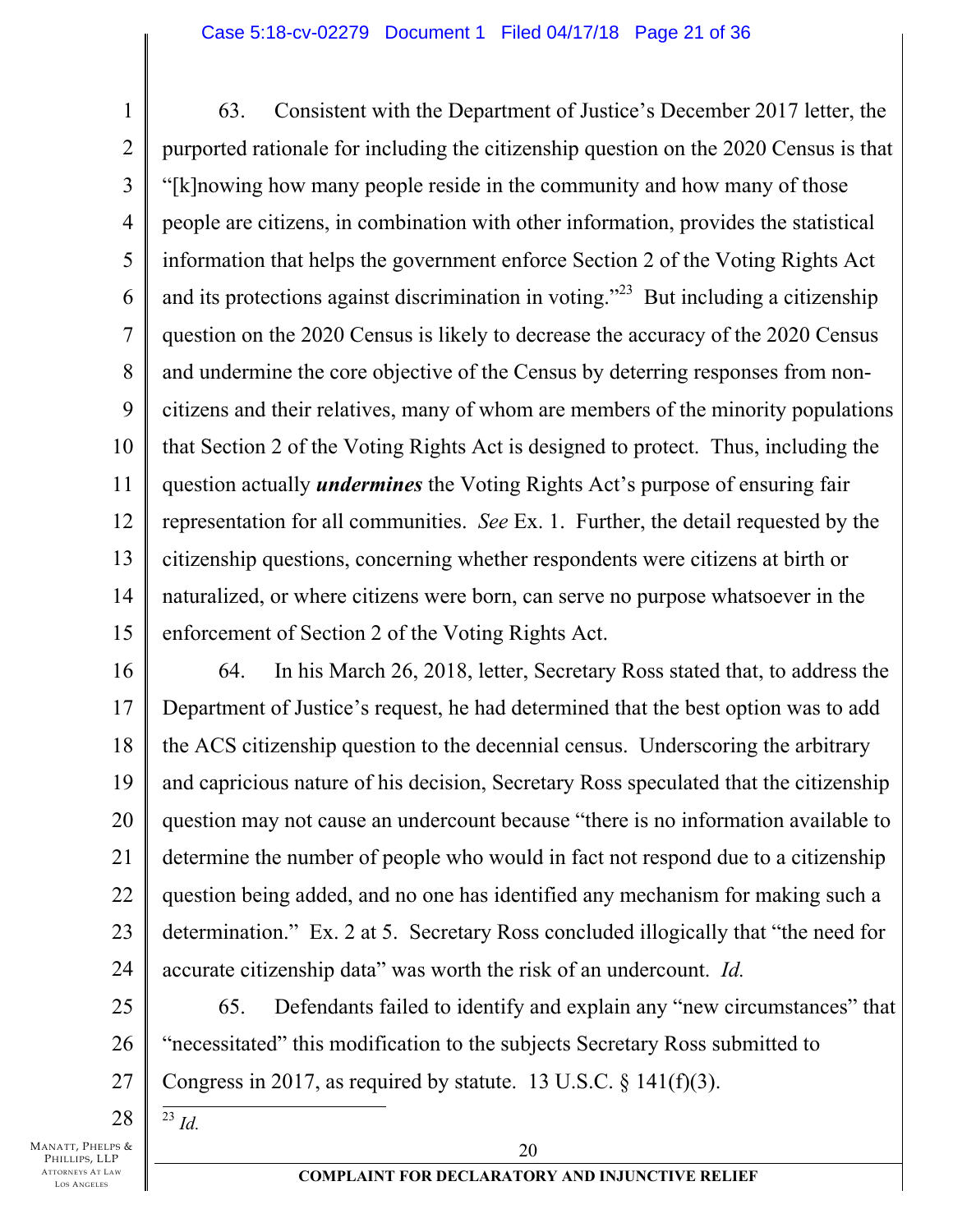1 2 3 4 5 6 66. The Census does not produce citizenship data at a level below the block group, out of privacy concerns. By including the citizenship data for all households, the data would be available at the census block level. In some cases, a census block only includes one household and, where that is the case, the citizenship status of the individuals in that household would be in the public domain.

7 8 9 10 11 12 13 67. In the over fifty years since the Voting Rights Act's enactment, the Bureau has never asked about citizenship when conducting its 100% enumeration of the population. As Kenneth Prewitt, a director of the Bureau under President Clinton, explained recently to *The New York Times*, "It's certainly unnecessary . . . . The Voting Rights Act is being administered very well with data from the American Community Survey. The Justice Department has ruled on that a number of times over the last 15 years."24

14 15 16 17 18 19 20 21 22 23 68. Moreover, in voting rights litigation following the 2010 Census, including in at least one case brought by the Department of Justice, federal courts were able to rely on the citizenship data contained in the ACS in analyzing claims under Section 2 of the Voting Rights Act. Courts regularly rely on ACS data to calculate "citizen voting age population." *See, e.g.*, *Perez v. Abbott*, 250 F. Supp. 3d 123, 133 (W.D. Tex. 2017); *Montes v. City of Yakima*, 40 F. Supp. 3d 1377, 1392 (E.D. Wash. 2014); *Cisneros v. Pasadena Indep. Sch. Dist.,* No. 4:12-CV-2579, 2014 WL 1668500, at \*8 (S.D. Tex. Apr. 25, 2014); *Rodriguez v. Harris County*, 964 F. Supp. 2d 686, 727 (S.D. Tex. 2013), *aff'd sub nom. Gonzalez v. Harris County*, 601 F. App'x 255 (5th Cir. 2015).

24 25

69. Data collected through the decennial census would not provide a "reliable calculation" of "citizen voting age population" in any event, because

<sup>27</sup>   $\overline{a}$ 24 Michael Wines and Emily Baumgaertner, *At Least Twelve States to Sue Trump Administration Over Census Citizenship Question*, *N.Y. Times* (Mar. 27, 2018),

<sup>28</sup>  https://www.nytimes.com/2018/03/27/us/census-citizenship-question.html.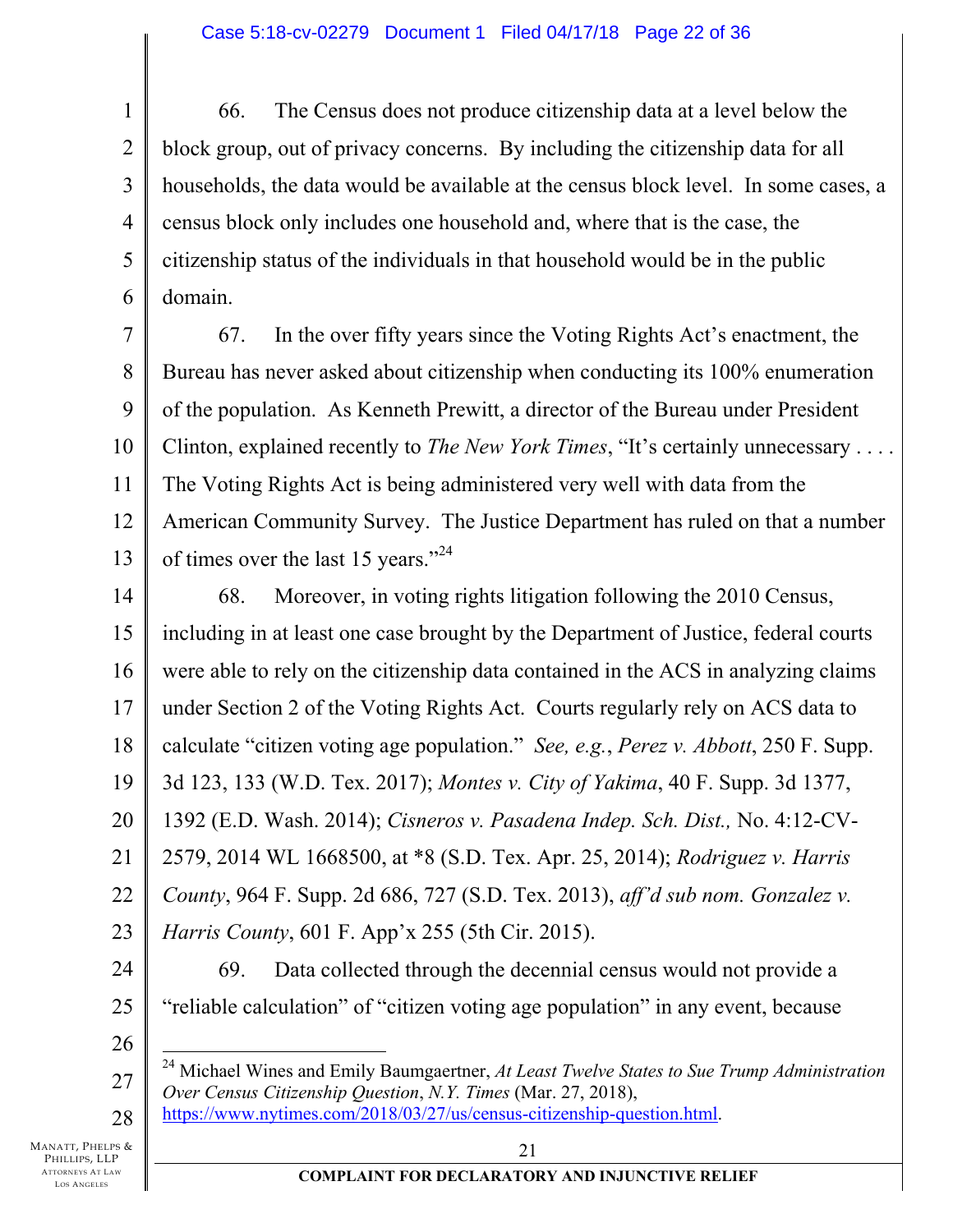citizenship information collected decennially will quickly become outdated and less reliable over the course of the subsequent decade.

3 4 5 6 7 8 9 70. Including a question regarding citizenship status on the 2020 Census will undermine, not advance, the goals of the Voting Rights Act. A question regarding citizenship that leads to a systematic undercount of minority populations across the United States will impair fair representation of those groups and the states in which they live. As a result, the purported reasoning that the citizenship question is necessary for enforcement of Section 2 of the Voting Rights Act is a pretext for other unstated and ulterior purposes.

10 11

1

2

## **F. The Chilling Effect of Adding the Citizenship Question to the Census Form**

12 13 71. The Bureau is well aware that adding the citizenship question to the census form will directly cause an undercount in the 2020 Census.

14 15 16 17 72. The Bureau itself has recognized that minority and immigrant populations have historically been challenging groups to count accurately in the decennial census, due to issues such as language barriers and distrust of government.25

18 19 20 21 22 23 24 25 73. The risk of undercounting is pronounced in the current political environment. San Jose residents and members of the communities served by BAJI will not consider whether to respond to the citizenship question in a vacuum. Rather, the current Administration's heightened anti-immigrant rhetoric and pattern of policies and actions that target immigrant communities will inevitably color people's decisions. These policies and actions include the rescission of the Deferred Action for Childhood Arrivals program; the ban on travel from several majority-Muslim countries; the suspension on refugee admissions to the United

26

 $\overline{a}$ 

<sup>27</sup>  <sup>25</sup> *See* U.S. Census Bureau, *2020 Census Operational Plan* (Sept. 2017), https:// www2.census.gov/programs-surveys/decennial/2020/program-management/planning-docs/2020 oper-plan3.pdf.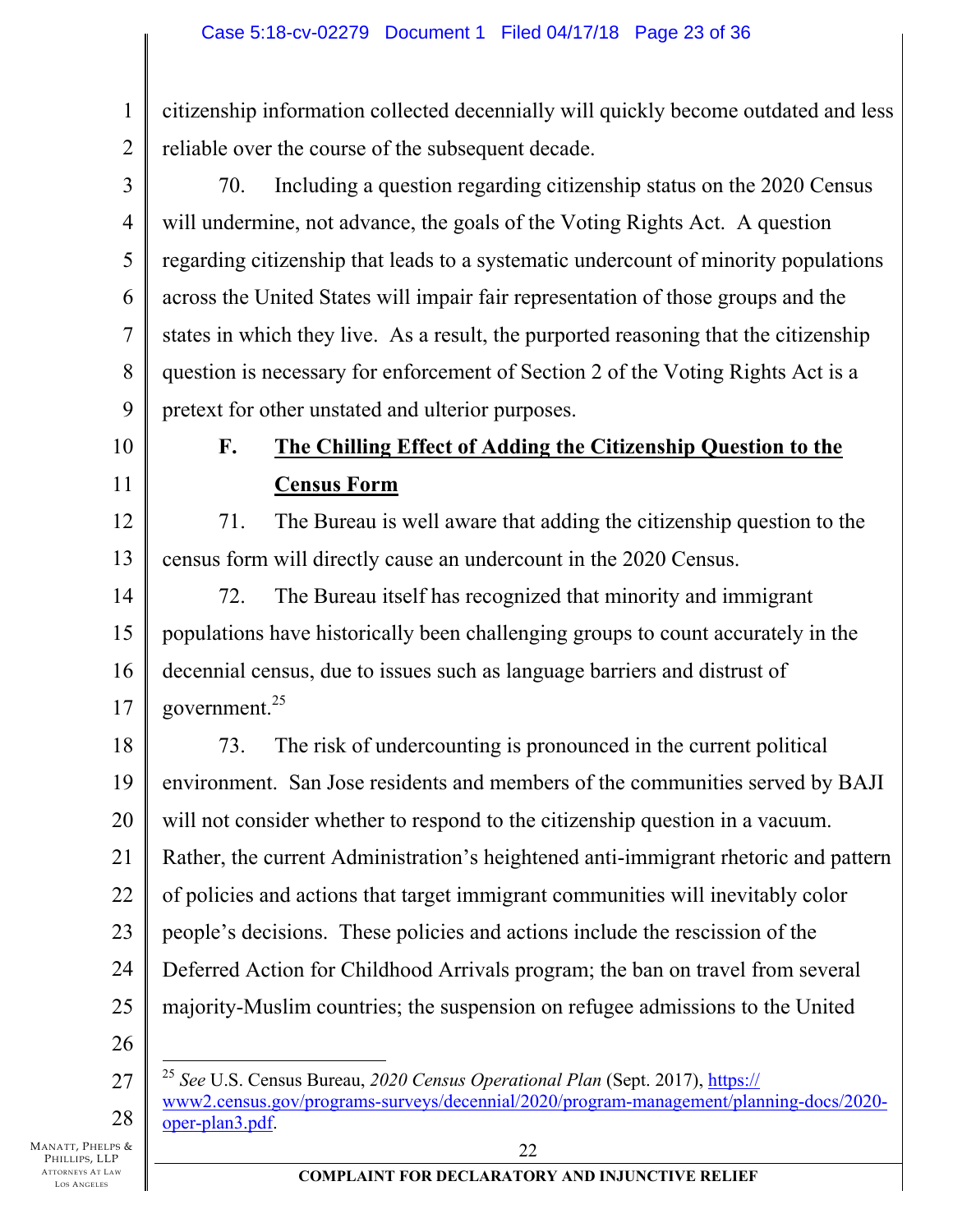States; the termination of special protections from removal for migrants from nations experiencing war and natural disasters; increased detention of undocumented migrants; efforts to suspend or terminate federal funding to localities that elect to limit their participation in federal immigration enforcement efforts; and efforts to build a physical wall along the Mexico-U.S. border, among other actions.

6 7 8 9 10 11 74. The Administration's anti-immigrant rhetoric has been prevalent in the years leading up to the 2020 Census. For example, Donald Trump during his campaign for President and since becoming President has made clear his animus toward immigrants, documented and otherwise. Leaders in his Administration, including at the Department of Justice and Department of Homeland Security, also have made anti-immigrant statements.

12 13 14 15 16 17 75. Candidate Trump repeatedly denigrated Mexican immigrants in particular, even comparing them to rapists in his presidential bid announcement: "When Mexico sends its people, they're not sending their best. They're not sending you. They're not sending you. They're sending people that have lots of problems and they're bringing those problems with us. They're bringing drugs. They're bringing crime. They're rapists. And some, I assume are good people."<sup>26</sup>

18 19 20 21 22 76. During the first Republican presidential debate, candidate Trump doubled down on his disparaging comments about Mexican immigrants, claiming that "[t]he Mexican government is much smarter, much sharper, much more cunning. And they send the bad ones over because they don't want to pay for them. They don't want to take care of them."<sup>27</sup>

23

1

2

3

4

5

24

 $\overline{a}$ 

25

26

<sup>26</sup> *The Washington Post* Staff, *Full text: Donald Trump announces a presidential bid* (June 16, 2015), https://www.washingtonpost.com/news/post-politics/wp/2015/06/16/full-text-donaldtrump-announces-a-presidential-bid/?utm\_term=.d9c21741c206.

<sup>27</sup>  28 27 Suzanne Gamboa, *Trump Claims in Debate Mexico 'Sends the Bad Ones' to U.S.*, NBC News (Aug. 6, 2015), https://www.nbcnews.com/news/latino/trump-claims-debate-mexico-sends-badones-u-sn405661.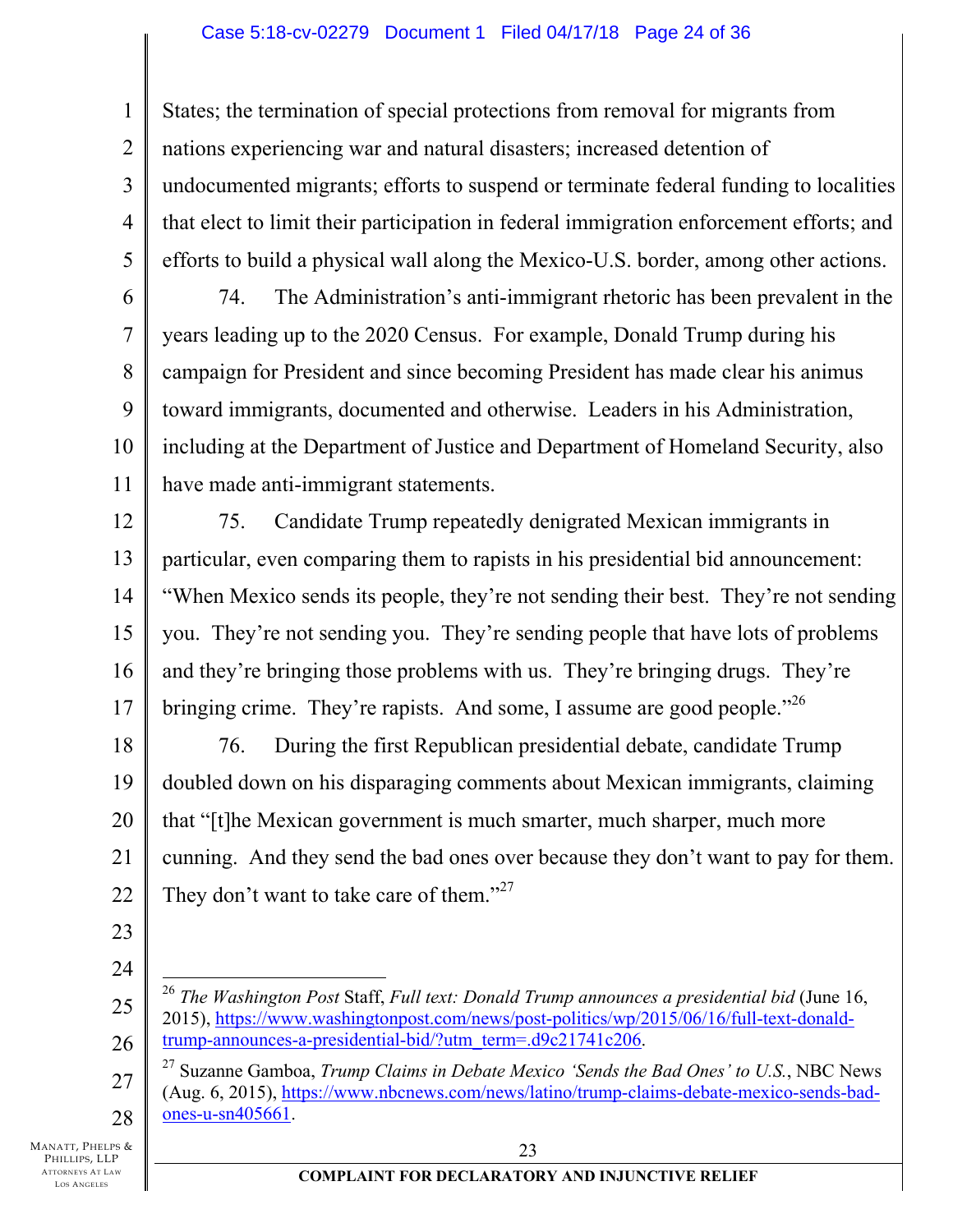1 2 3 4 77. During another presidential debate in October 2016, candidate Trump once again broadly assaulted immigrant families and communities with his views on immigration by declaring, "We have some bad hombres here and we're going to get them out."<sup>28</sup>

78. ICE's Acting Director, Thomas Homan, testified in June 2017 that "If you're in this country illegally, and you committed a crime by entering this country, you should be uncomfortable. You should look over your shoulder."<sup>29</sup>

8 9 10 11 12 13 79. United States Attorney General Jeff Sessions stated on Fox News in April 2017 that "[e]verybody in the country illegally is subject to being deported, so people come here and they stay here a few years and somehow they think they are not subject to being deported—well, they are. The policy is that if people are here unlawfully, they're subject to being deported. Our priority is clear . . . we can't promise people who are here unlawfully that they're not going to be deported."<sup>30</sup>

14 15 16 17 18 19 80. The Bureau itself expressed concern that anti-immigrant rhetoric by elected and appointed officials and the media would affect Census participation. Indeed, the Bureau's own 2017 study revealed "an unprecedented ground swell in confidentiality and data sharing concerns, particularly among immigrants or those who live with immigrants," and that these concerns "may present a barrier to participation in the 2020 Census."<sup>31</sup> Ex. 3 at 15 [Meyers Report]. The studies'

22 23 24 29 Maria Sacchetti, *ICE chief tells lawmakers agency needs much more money for immigration arrests*, *The Washington Post* (June 13, 2017), https://www.washingtonpost.com/local/socialissues/ice-chief-tells-lawmakers-agency-needs-much-more-money-for-immigrationarrests/2017/06/13/86651e86-5054-11e7-b064- 828ba60fbb98\_story.html?utm\_term=.bdab82b48326.

- 25 26 27 30 Adam Shaw, *Sessions defends immigration policies after reported 'DREAMer' deportation*, FOX News (Apr. 19, 2017), http://www.foxnews.com/politics/2017/04/19/sessions-defendsimmigration-policies-after-reported-dreamer-deportation.html.
- 28 <sup>31</sup> *See* Mikelyn Meyers, Center for Survey Management, U.S. Census Bureau, *Presentation on Respondent Confidentiality Concerns and Possible Effects on Response Rates and Data Quality*

MANATT, PHELPS & PHILLIPS, LLP ATTORNEYS AT LAW LOS ANGELES

5

6

<sup>20</sup>  21  $\overline{a}$ 28 Elizabeth Gurdus, *Trump: 'We have some bad hombres and we're going to get them out,'* CNBC (Oct. 19, 2016), https://www.cnbc.com/2016/10/19/trump-we-have-some-bad-hombresand-were-going-to-get-them-out.html.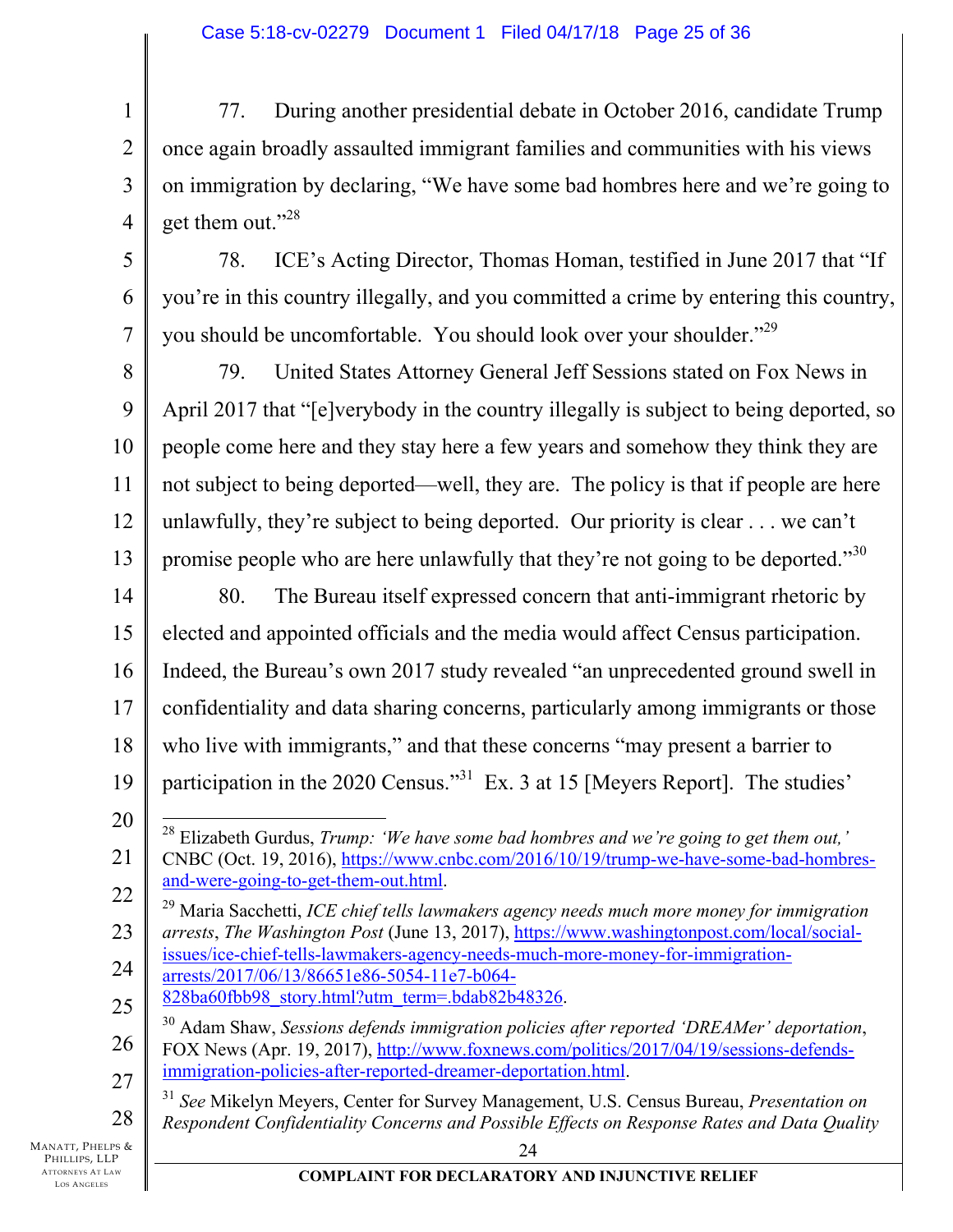#### Case 5:18-cv-02279 Document 1 Filed 04/17/18 Page 26 of 36

| $\mathbf{1}$        | respondents "express[ed] new concerns about topics like the 'Muslim ban,'                                                                                                           |
|---------------------|-------------------------------------------------------------------------------------------------------------------------------------------------------------------------------------|
| $\overline{2}$      | discomfort 'registering' other household members by reporting their demographic                                                                                                     |
| 3                   | characteristics, the dissolution of the 'DACA' (Deferred Action for Childhood                                                                                                       |
| $\overline{4}$      | Arrival) program, repeated references to Immigration and Customs Enforcement                                                                                                        |
| 5                   | (ICE), etc." $32$ Ex. 4 at 1 [Memorandum on the Meyers Report].                                                                                                                     |
| 6                   | The Bureau itself has reported heightened privacy concerns from<br>81.                                                                                                              |
| $\overline{7}$      | members of the public when they are asked to respond to census question aires, as                                                                                                   |
| 8                   | reflected in the Meyers Report:                                                                                                                                                     |
| 9                   | <b>Respondent Fears</b>                                                                                                                                                             |
| 10                  | "The possibility that the Census could give my information to                                                                                                                       |
| 11                  | internal security and immigration could come and arrest me for not<br>having documents terrifies me." (Spanish interview)                                                           |
| 12                  | "Particularly with our current political climate, the Latino<br>$\circlearrowright$                                                                                                 |
| 13                  | community will not sign up because they will think that Census will<br>pass their information on and people can come looking for them."                                             |
| 14                  | (Spanish interview)                                                                                                                                                                 |
| 15                  | English-speaker mentioned the "Muslim ban."<br>$\circ$                                                                                                                              |
| 16                  | <b>Respondent Focus Group Findings</b>                                                                                                                                              |
| 17                  | Legal residency status, fear of deportation, concern about how the<br>$\circ$<br>data are used, and which agencies can see it (DHS? ICE?)                                           |
| 18                  | Receiving advice not to open the door; [Respondent]s should<br>$\circ$                                                                                                              |
| 19                  | request warrant be slipped under the door.<br>"They say, 'Never open the door!"                                                                                                     |
| 20                  | "This alert has been spread everywhere now." (Korean                                                                                                                                |
| 21                  | Focus Group)                                                                                                                                                                        |
| 22                  |                                                                                                                                                                                     |
| 23                  |                                                                                                                                                                                     |
| 24                  | for the 2020 Census, presented at National Advisory Committee on Racial, Ethnic, and Other                                                                                          |
| 25                  | Populations Fall Meeting (Nov. 2, 2017), https://www2.census.gov/cac/nac/meetings/2017-<br>11/Meyers-NAC-Confidentiality-Presentation.pdf ("Meyers Report").                        |
| 26                  | <sup>32</sup> See Memorandum from the Center for Survey Measurement on Respondent Confidentiality                                                                                   |
| 27                  | Concerns to Associate Directorate for Research and Methodology, U.S. Census Bureau (Sept. 20,<br>2017), https://www2.census.gov/cac/nac/meetings/2017-11/Memo-Regarding-Respondent- |
| 28                  | Confidentiality-Concerns.pdf ("Memorandum on the Meyers Report").                                                                                                                   |
| LPS &<br>.LP<br>LAW | 25<br><b>COMPLAINT FOR DECLARATORY AND INJUNCTIVE RELIEF</b>                                                                                                                        |
| 3S                  |                                                                                                                                                                                     |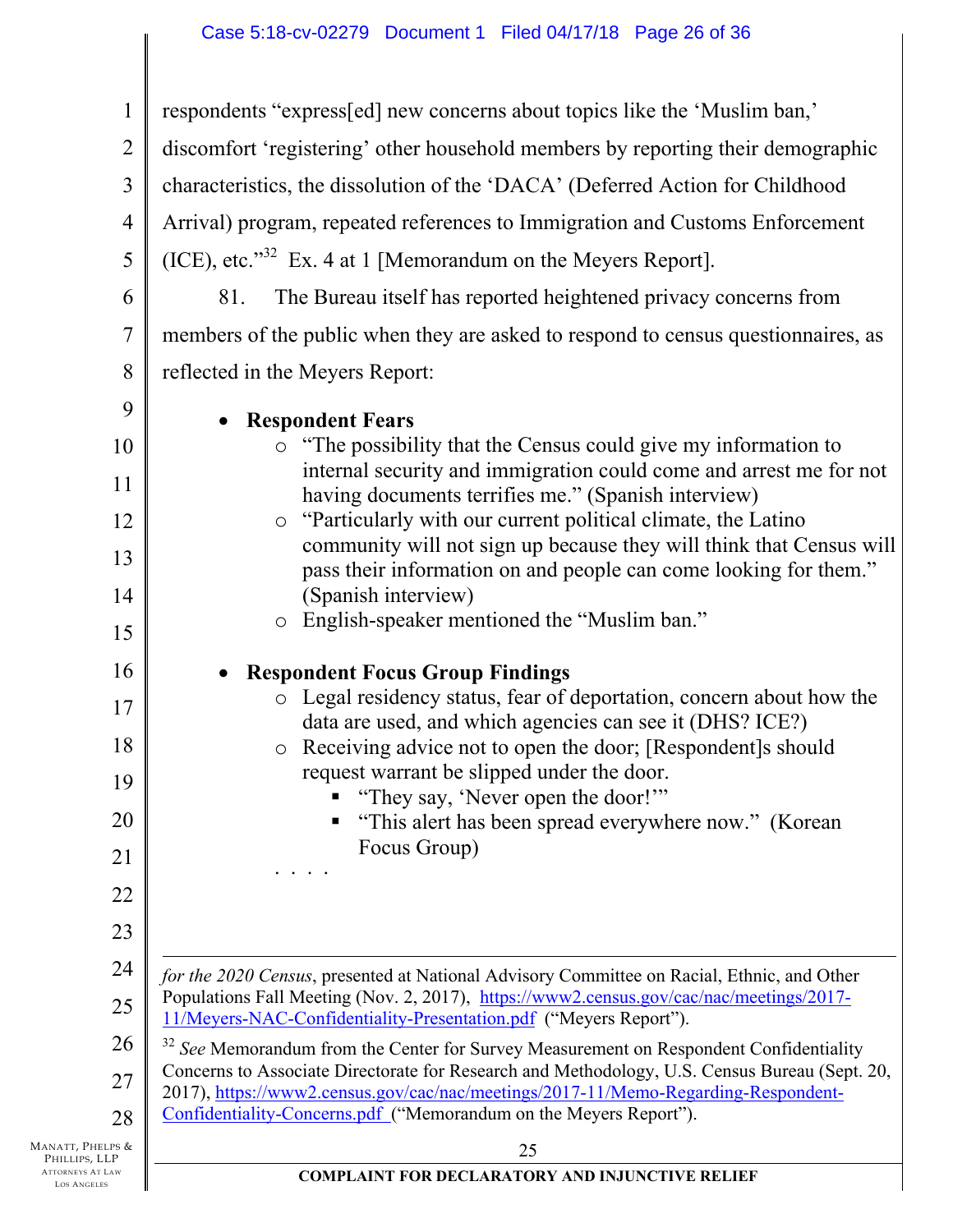|                   | Case 5:18-cv-02279 Document 1 Filed 04/17/18 Page 27 of 36                                                                                                                                                                                                                                                                                                                                                                                                                                                                                                                                                                                                                                                                                                                                                                                                                                           |
|-------------------|------------------------------------------------------------------------------------------------------------------------------------------------------------------------------------------------------------------------------------------------------------------------------------------------------------------------------------------------------------------------------------------------------------------------------------------------------------------------------------------------------------------------------------------------------------------------------------------------------------------------------------------------------------------------------------------------------------------------------------------------------------------------------------------------------------------------------------------------------------------------------------------------------|
|                   | • "In light of the current political situation, the immigrants, especially<br>the Arabs and Mexicans, would be so scared when they see a<br>government interviewer at their doorsteps." (Arabic Focus Group)<br>• "The immigrant is not going to trust the Census employee when<br>they are continuously hearing a contradicting message from the<br>media every day threatening to deport immigrants." (Arabic Focus<br>Group)                                                                                                                                                                                                                                                                                                                                                                                                                                                                      |
|                   | <b>Behavior Changes Are Recent</b><br>"The politics have changed everything. Recently." (Interviewer)<br>$\circ$<br>"This may just be a sign of the times, but in the recent several<br>$\circ$<br>months before anything begins, I'm being asked times over, does it<br>make a difference if I'm not a citizen?" (Interviewer)<br>• "Three years ago was so much easier to get respondents compared<br>to now because of the government changes and trust factors<br>Three years ago I didn't have problems with the immigration<br>questions." $(Interviewer)^{33}$                                                                                                                                                                                                                                                                                                                                |
| 82.<br>83.<br>84. | These types of concerns are not new to the Bureau. Since at least<br>1980, the Bureau has recognized that, because of immigrants' fear of how<br>information disclosed on the Census may be used against them, "any effort to<br>ascertain citizenship will inevitably jeopardize the overall accuracy of the<br>population count." Fed'n for Am. Immigration Reform, 486 F. Supp. at 568.<br>The Bureau's own experts believe that adding the citizenship question<br>may threaten the accuracy and confidentiality of enumeration, make the census<br>more expensive to conduct, and jeopardize the Bureau's nonpartisan reputation. <sup>34</sup><br>The current Administration's proposed funding cuts will adversely<br>affect the decennial census and will thus exacerbate the citizenship question's effect<br>on its accuracy. Former Bureau officials, members of Congress, and Government |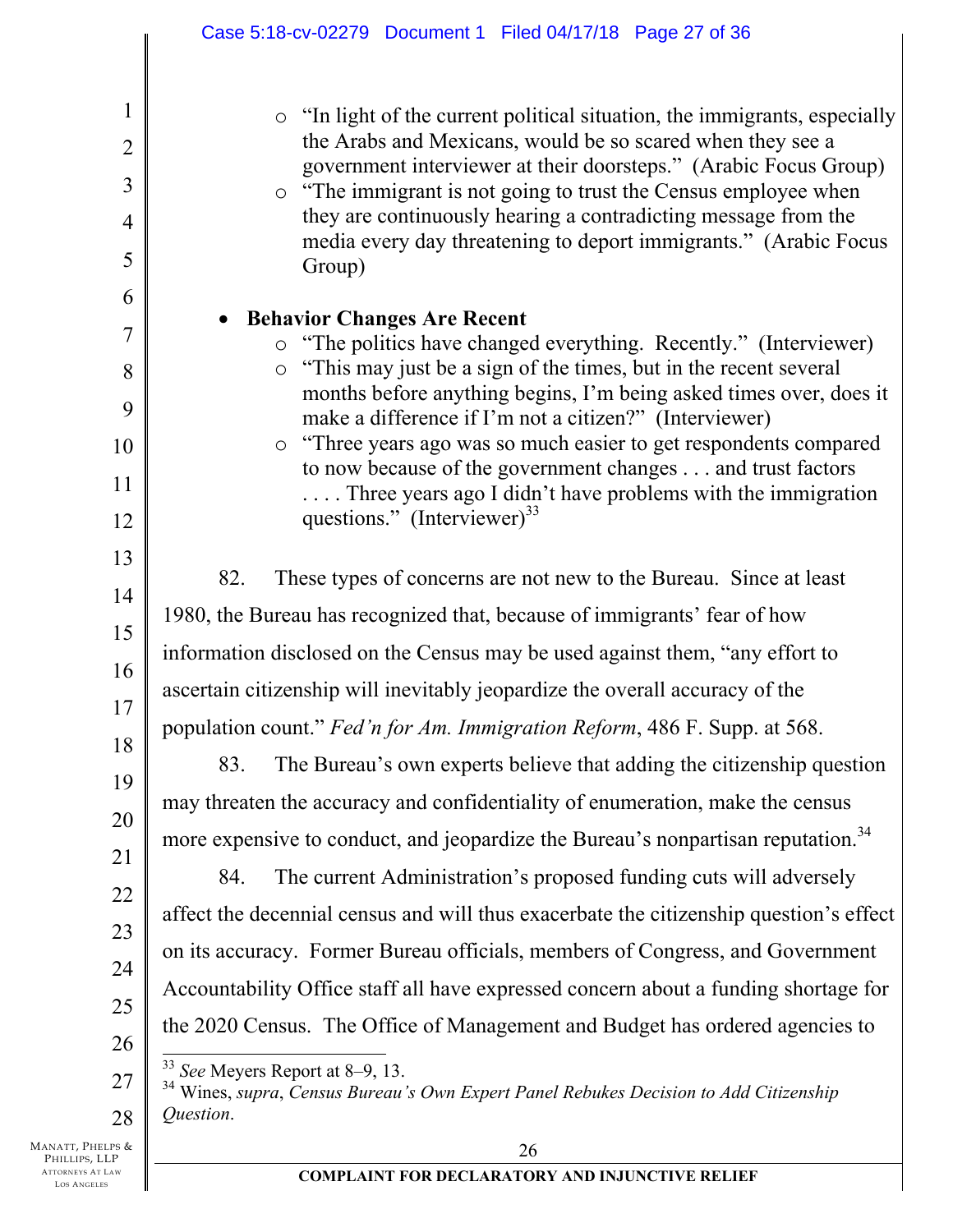3 4 submit plans for personnel cuts and other restructuring moves, and the Department of Commerce has not publicly disclosed them or explained how they will affect its plans to hire up to half-a-million temporary workers to conduct the decennial census. The hiring of these workers is particularly important to ensuring an accurate count, as they will be the ones following up with households that do not respond to the initial mailing.

7

6

5

1

2

### **G. Harm to San Jose, Its Residents and BAJI**

8 9 10 11 12 13 85. The undercount of Californians in the 2020 Census likely to result from the citizenship question will cause significant harm to cities such as San Jose and their residents. The undercount that will result from the citizenship question will also cause California, and its municipalities, to lose federal funding, including resources from the federal assistance programs that distribute funds on the basis of decennial census-derived statistics.

14

15

16

17

18

19

86. Citywide, 12.6% of San Jose's population lives below the poverty line. 87. Many residents of San Jose depend upon the receipt of federally funded benefits for their livelihoods. For example, 23.7% of San Jose residents receive Social Security income; 6.6% receive Supplemental Security Income; 2.8% receive cash public assistance income; and 7.6% receive supplemental nutrition assistance benefits.

20 21 22 23 24 25 26 27 28 88. This undercount will also harm BAJI, which advocates for minority and immigrant communities, due to the drain on its resources caused by the need to educate its constituents regarding the citizenship questions and other programming to minimize its effects. Further, the diminished federal funding and political representation of minority and immigrant communities as a result of the citizenship questions directly frustrates BAJI's goal of fostering racial, economic, and social equality for Black immigrants and other historically underrepresented communities. 89. Unless enjoined now, the Bureau will proceed with finalizing the 2020 Census paper questionnaires, which are scheduled to be printed in May of 2019.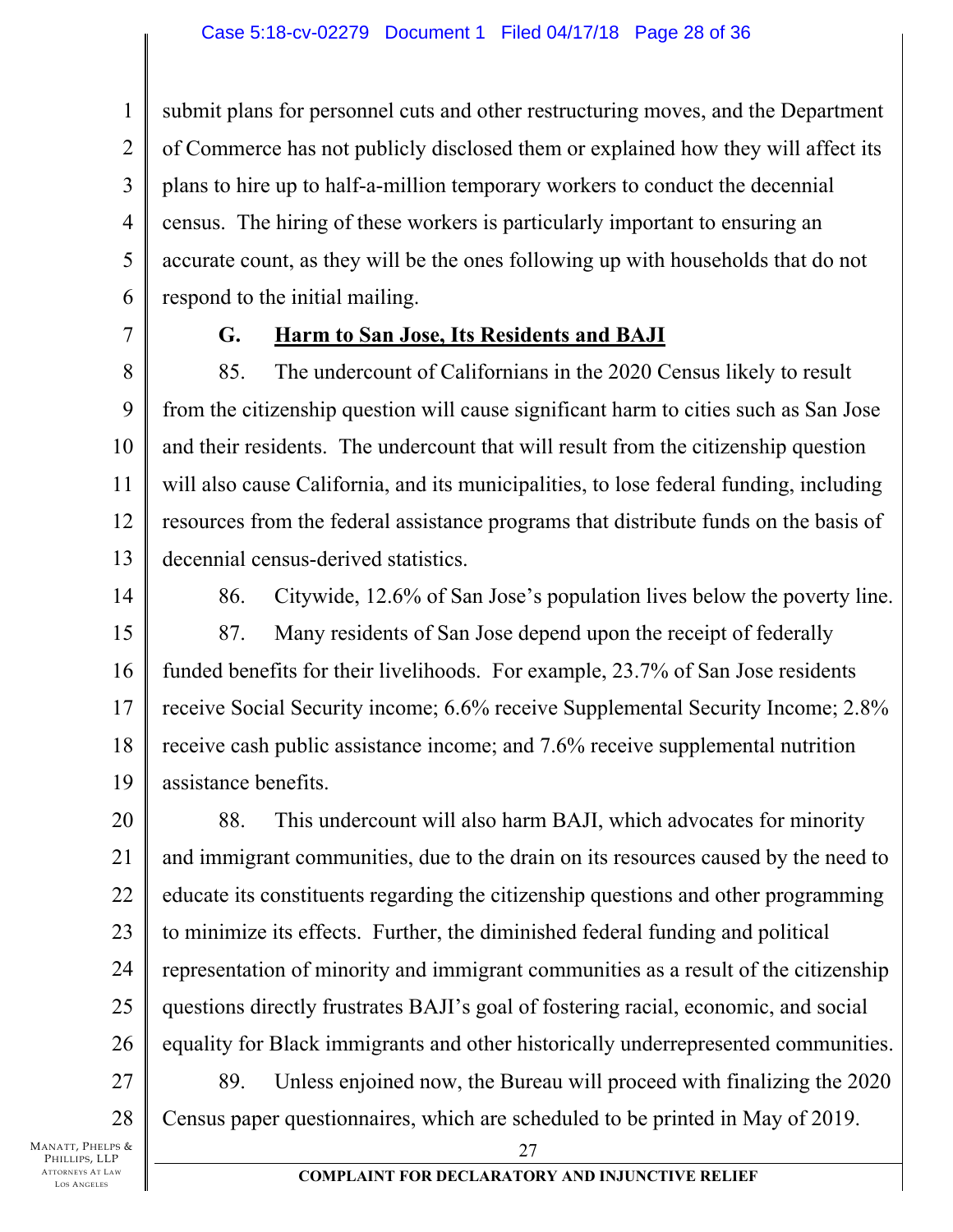1 2 3 Only through an injunction can San Jose's right to have its residents fully and accurately counted be preserved. An injunction is further necessary to protect the interests of BAJI.

### **FIRST CAUSE OF ACTION**

### **(Violation of Constitution's "Actual Enumeration" Mandate;**

### **U.S. Const., art. I, § 2, cl. 3)**

90. Plaintiffs reallege and incorporate herein by reference each and every allegation set forth in paragraphs 1 through 89 above as though set forth herein.

9 10 11 12 13 91. The Constitution requires the "actual Enumeration" of all people in each state every ten years for the sole purpose of apportioning representatives among the states. U.S. Const., art. I,  $\S 2$ , cl. 3, and amend. XIV,  $\S 2$ . The clause does not distinguish between citizens and non-citizens, nor does it distinguish between the legal statuses of non-citizens.

14 15 16 17 18 19 20 21 92. By including the citizenship question on the 2020 Census, Defendants are in violation of the "actual Enumeration" clause of the Constitution. Because the question will diminish the response rates of non-citizens and their citizen relatives, San Jose, which has a large immigrant population, and BAJI, which advocates for Black immigrant communities, will be disproportionately affected by the census undercount. Inclusion of the question thus directly interferes with Defendants' fulfillment of their constitutional responsibility, as delegated by Congress, to conduct an "actual Enumeration" of the U.S. population.

22 23 24 25 26 93. This violation harms San Jose and its residents. San Jose will be awarded fewer seats in the U.S. House of Representatives than its population dictates. Further, it will receive millions of dollars less in federal funding for public health, education, transportation and neighborhood improvements on an annual basis.

27 28 94. This violation harms BAJI due to the diversion of its resources to educate its constituents regarding the census citizenship questions and other

MANATT, PHELPS & PHILLIPS, LLP ATTORNEYS AT LAW LOS ANGELES

4

5

6

7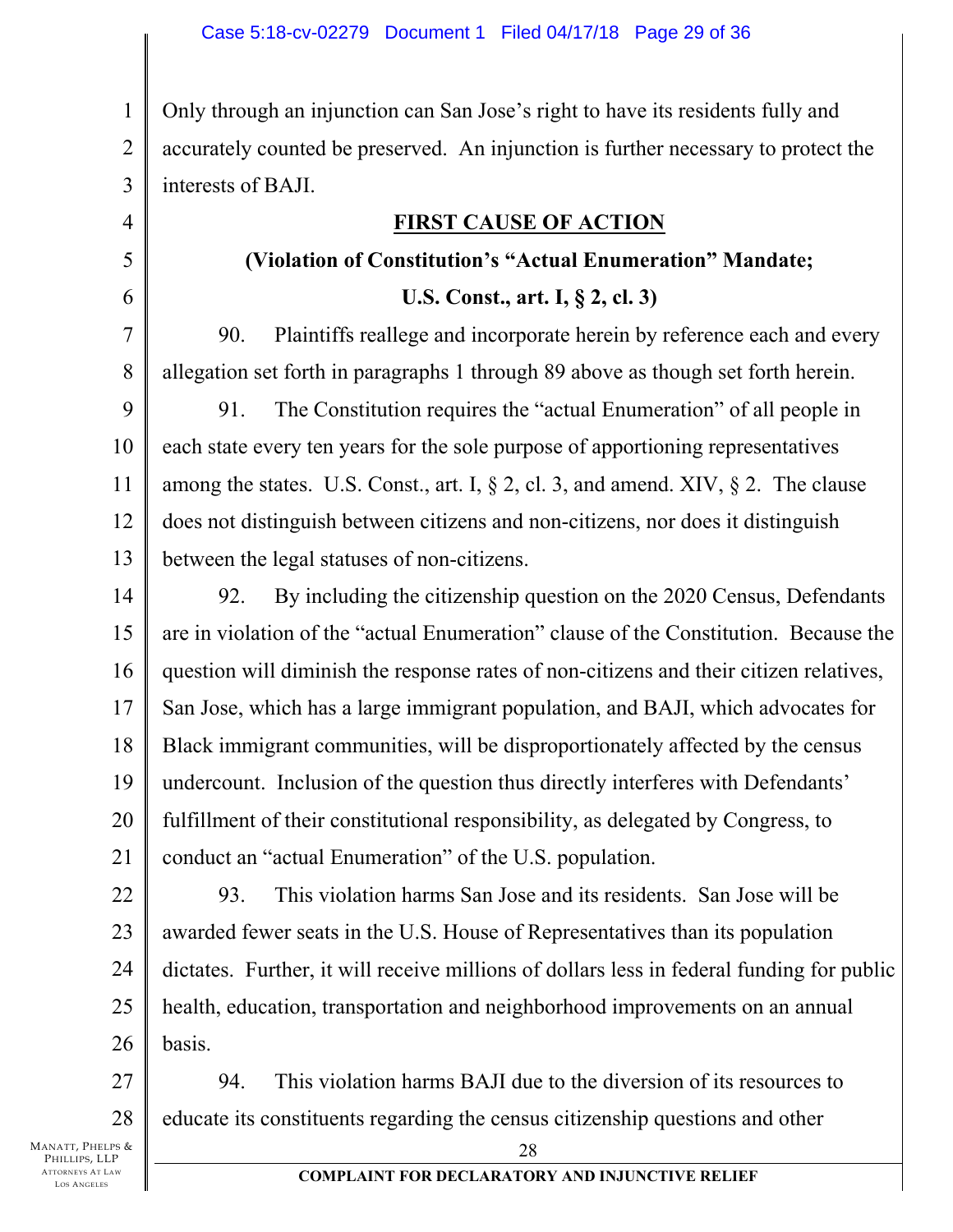1 2 3 4 5 6 7 8 9 10 11 12 13 14 15 programming to minimize its effects and the frustration of its mission to advance racial, economic, and social equality 95. Defendants' violation has caused and will continue to cause ongoing, irreparable harm to San Jose, its residents, and BAJI. 96. An actual controversy exists between Plaintiffs and Defendants regarding whether Defendants' inclusion of a citizenship question on the 2020 Census violates the "actual Enumeration" clause of the U.S. Constitution. **SECOND CAUSE OF ACTION (Violation of the Constitution's Apportionment Clause; U.S. Const. amend. XIV, § 2)**  97. Plaintiffs reallege and incorporate herein by reference each and every allegation set forth in paragraphs 1 through 96 above as though set forth herein. 98. The Constitution requires that representatives be "apportioned among the several states according to their respective numbers, counting the whole number of persons in each state, excluding Indians not taxed." U.S. Const., amend. XIV, Case 5:18-cv-02279 Document 1 Filed 04/17/18 Page 30 of 36

16 § 2.

17 18 19 99. By including the citizenship question on the 2020 Census, Defendants will undercount "the whole number of persons in each state" because non-citizens and their citizen relatives will be discouraged from responding.

20 21 22 23 100. Because the results of the 2020 Census will be inaccurate if the citizenship question is included, apportionment of congressional seats based upon those results will not be based on "the whole number of persons in each state," violating the apportionment clause of the Fourteenth Amendment.

24 25 26 27 28 101. This violation will harm San Jose and its residents. San Jose will be awarded fewer seats in the U.S. House of Representatives than its population dictates. Further, it will receive millions of dollars less in federal funding for public health, education, transportation and neighborhood improvements on an annual basis.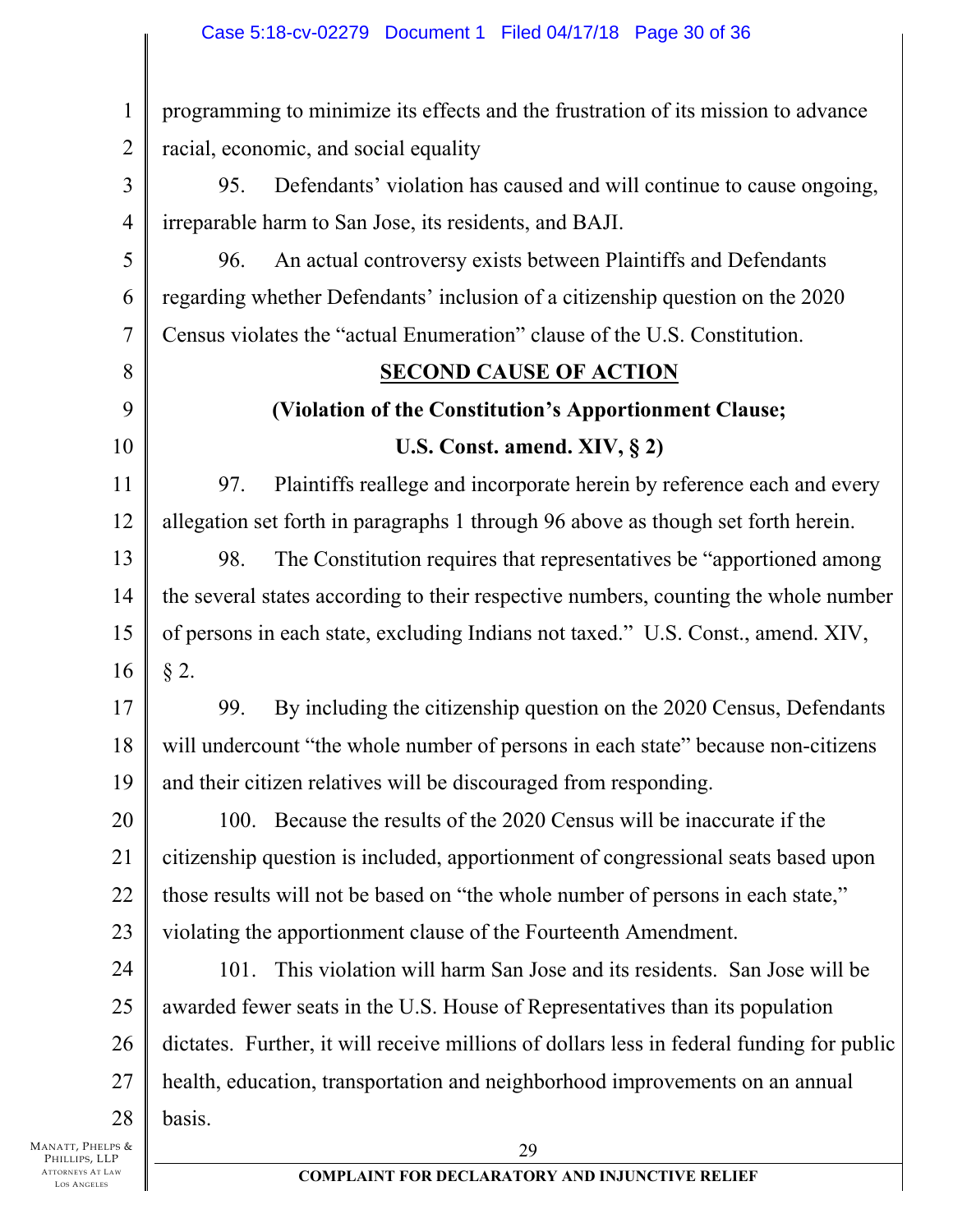| $\mathbf{1}$         | 102. This violation harms BAJI and the minority and immigrant                            |
|----------------------|------------------------------------------------------------------------------------------|
| $\overline{2}$       | communities that it serves. These underserved communities will be deprived of            |
| 3                    | federally funded resources and benefits, and the municipalities in which they reside     |
| $\overline{4}$       | will lose congressional seats, resulting in their political dilution.                    |
| 5                    | 103. Defendants' violation has caused and will continue to cause ongoing,                |
| 6                    | irreparable harm to San Jose, its residents, and BAJI.                                   |
| 7                    | 104. An actual controversy exists between Plaintiffs and Defendants                      |
| 8                    | regarding whether Defendants' inclusion of a citizenship question on the 2020            |
| 9                    | Census violates the Apportionment Clause of the U.S. Constitution.                       |
| 10                   | <b>THIRD CAUSE OF ACTION</b>                                                             |
| 11                   | (Violation of APA's Requirement that Administrative Action Be in                         |
| 12                   | Accordance with Law, Not Contrary to Constitutional Right, and Not                       |
| 13                   | Beyond Statutory Authority; 50 U.S.C. § 706(2))                                          |
| 14                   | 105. Plaintiffs reallege and incorporate herein by reference each and every              |
| 15                   | allegation set forth in paragraphs 1 through 104 above as though set forth herein.       |
| 16                   | 106. A court must "hold unlawful and set aside" any agency action that is                |
| 17                   | "not in accordance with law," "contrary to constitutional right," or that is "in excess" |
| 18                   | of statutory jurisdiction, authority, or limitations, or short of statutory right." 5    |
| 19                   | U.S.C. $§ 706(2)$ .                                                                      |
| 20                   | 107. Adding the citizenship question to the 2020 Census would be contrary                |
| 21                   | to the constitutional requirement that the Census conduct "actual Enumeration" of        |
| 22                   | all people in each state every ten years for the sole purpose of apportioning            |
| 23                   | representatives among the states. U.S. Const., art. I, $\S$ 2, cl. 3.                    |
| 24                   | 108. Adding the citizenship question to the 2020 Census would also be                    |
| 25                   | contrary to the constitutional requirement that congressional seats be "apportioned"     |
| 26                   | among the several states according to their respective numbers, counting the whole       |
| 27                   | number of persons in each state, excluding Indians not taxed." U.S. Const., amend.       |
| 28                   | XIV, § 2.                                                                                |
| :LPS &<br>.LP<br>LAW | 30                                                                                       |
| :S                   | <b>COMPLAINT FOR DECLARATORY AND INJUNCTIVE RELIEF</b>                                   |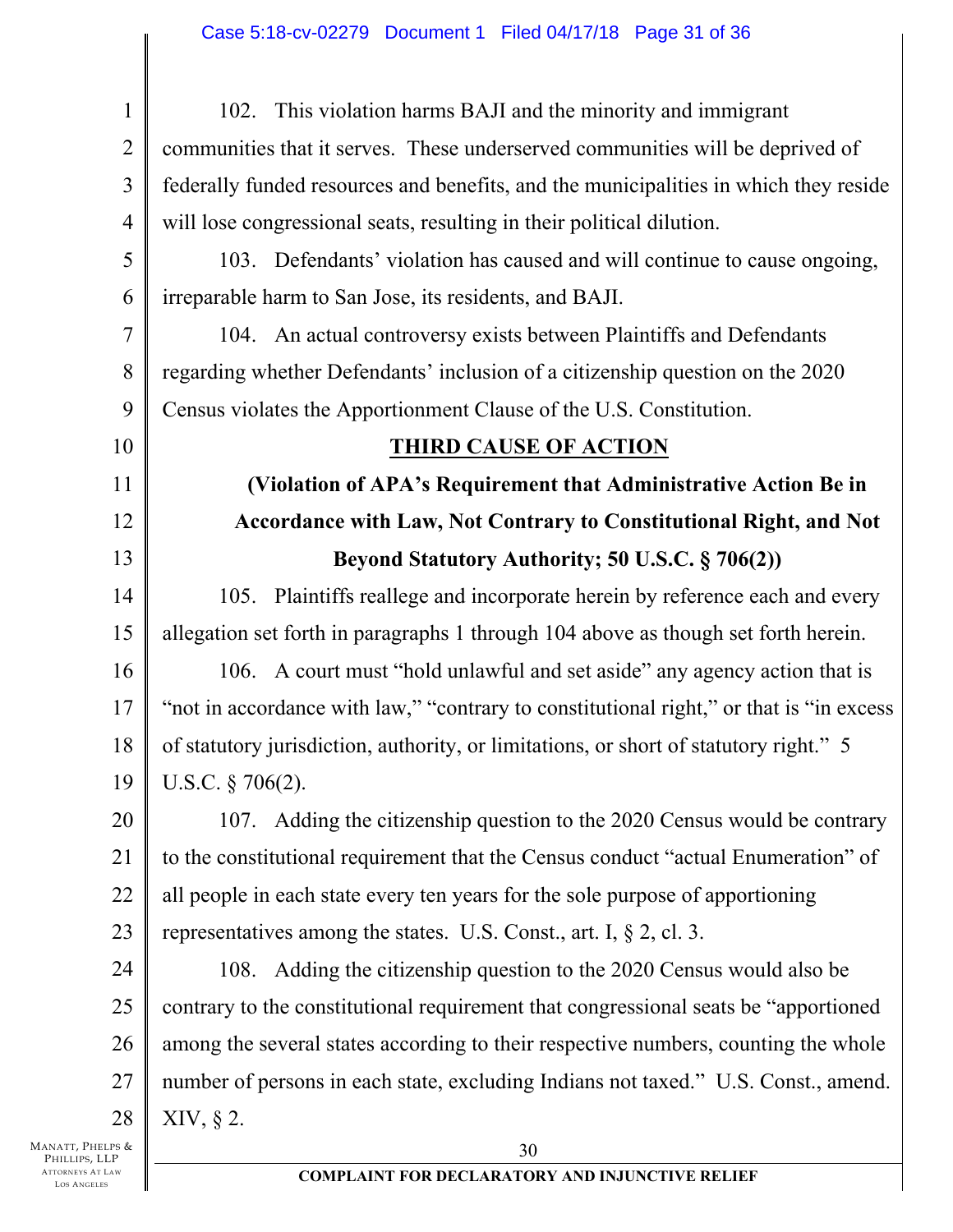1 2 3 4 5 109. This violation will harm San Jose and its residents. San Jose will be awarded fewer seats in the U.S. House of Representatives than its population dictates. Further, it will receive millions of dollars less in federal funding for public health, education, transportation and neighborhood improvements on an annual basis.

6 7 8 9 10 110. This violation harms BAJI due to the diversion of its resources to educate its constituents regarding the census citizenship questions and other programming to minimize its effects and the frustration of its mission to advance racial, economic, and social equality Defendants' violation has caused and will continue to cause ongoing, irreparable harm to San Jose, its residents, and BAJI.

11 12 13 111. An actual controversy exists between Plaintiffs and Defendants regarding whether Defendants' inclusion of a citizenship question on the 2020 Census violates Section 706(2) of the APA.

### **FOURTH CAUSE OF ACTION**

# **(Violation of APA's Arbitrary and Capricious Standard;**

### **5 U.S.C. § 706(2)(A))**

17 18 112. Plaintiffs reallege and incorporate herein by reference each and every allegation set forth in paragraphs 1 through 111 above as though set forth herein.

19 20 21 22 23 113. The APA requires courts to "hold unlawful and set aside" agency action that is, among other things, "arbitrary, capricious, an abuse of discretion, or otherwise not in accordance with law," "contrary to constitutional right, power, privilege or immunity," or "in excess of statutory jurisdiction, authority, or limitations, or short of statutory right." 5 U.S.C. § 706.

24 25 26 27 28 31 114. Defendants' inclusion of the citizenship question on the 2020 Census is all of the above. Because the question will diminish the response rates of noncitizens and their citizen relatives, San Jose, which has a large immigrant population, and BAJI, which directly advocates for Black immigrant communities, will be disproportionately affected by the census undercount. Inclusion of the

MANATT, PHELPS & PHILLIPS, LLP ATTORNEYS AT LAW LOS ANGELES

14

15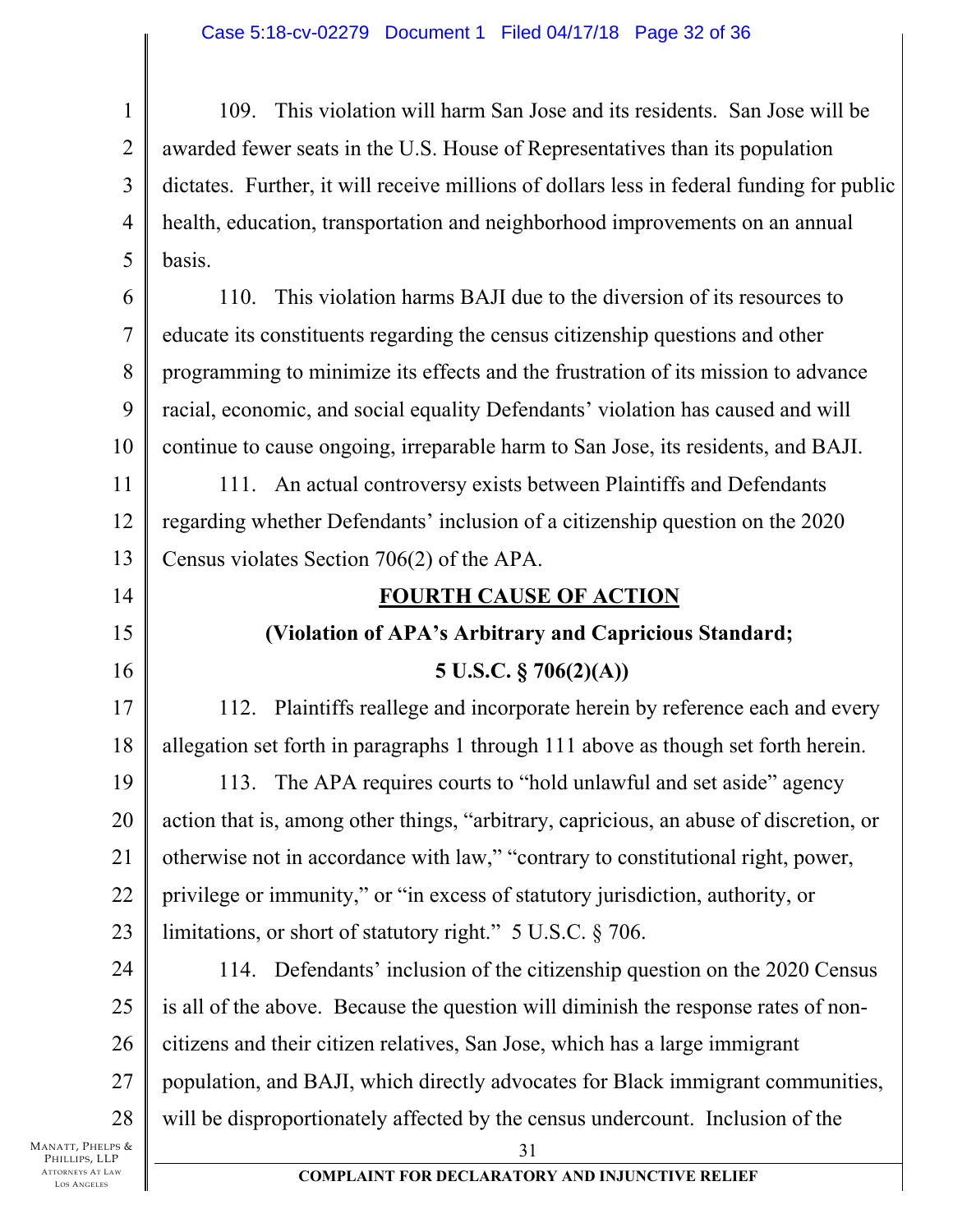1 2 3 4 5 6 7 8 9 10 11 12 13 14 15 16 17 18 question thus directly interferes with Defendants' fulfillment of their constitutional responsibility, as delegated by Congress, to conduct an "actual Enumeration" of the U.S. population, as well as Secretary Ross's statutory duty to "take a decennial census of population" under 13 U.S.C. § 141(a). A citizenship question, moreover, would not serve the purpose articulated by the U.S. Department of Commerce, because an undercount of non-citizens and their citizen relatives will decrease the accuracy of census data available to prove voter dilution under Section 2 of the Voting Rights Act. Further, Defendants failed to follow their own internal agency policies and guidelines, including under the Information Quality Act, in reaching their decision to add the citizenship question. And finally, Defendants made the decision to include the citizenship question very late in the census planning process and months after the statutory deadline for reporting proposed subjects had passed. This last-minute decision was done hurriedly, at the apparent request of the Department of Justice, on a pre-textual basis, and without the benefit of careful analysis and testing the Bureau usually engages in during the years leading up to the census. This not only constitutes a failure to abide by a statutory mandate, but also reflects the hasty and ill-advised nature of the decision to include the citizenship question on the 2020 Census.

19 20 21 22 23 115. Defendants' decision to add a citizenship question to the 2020 Census thus violates the APA's prohibition against "arbitrary and capricious" agency action. The stated purpose of adding the question—that it is necessary to enforcing Section 2 of the Voting Rights Act—is not borne out by the facts and is a pretext for other unstated and ulterior purposes.

24 25 116. Defendants' violation has caused and will continue to cause ongoing, irreparable harm to San Jose, its residents, and BAJI.

26 27 28 117. An actual controversy exists between Plaintiffs and Defendants regarding whether Defendants' inclusion of a citizenship question on the 2020 Census violates Section 706(2)(A) of the APA.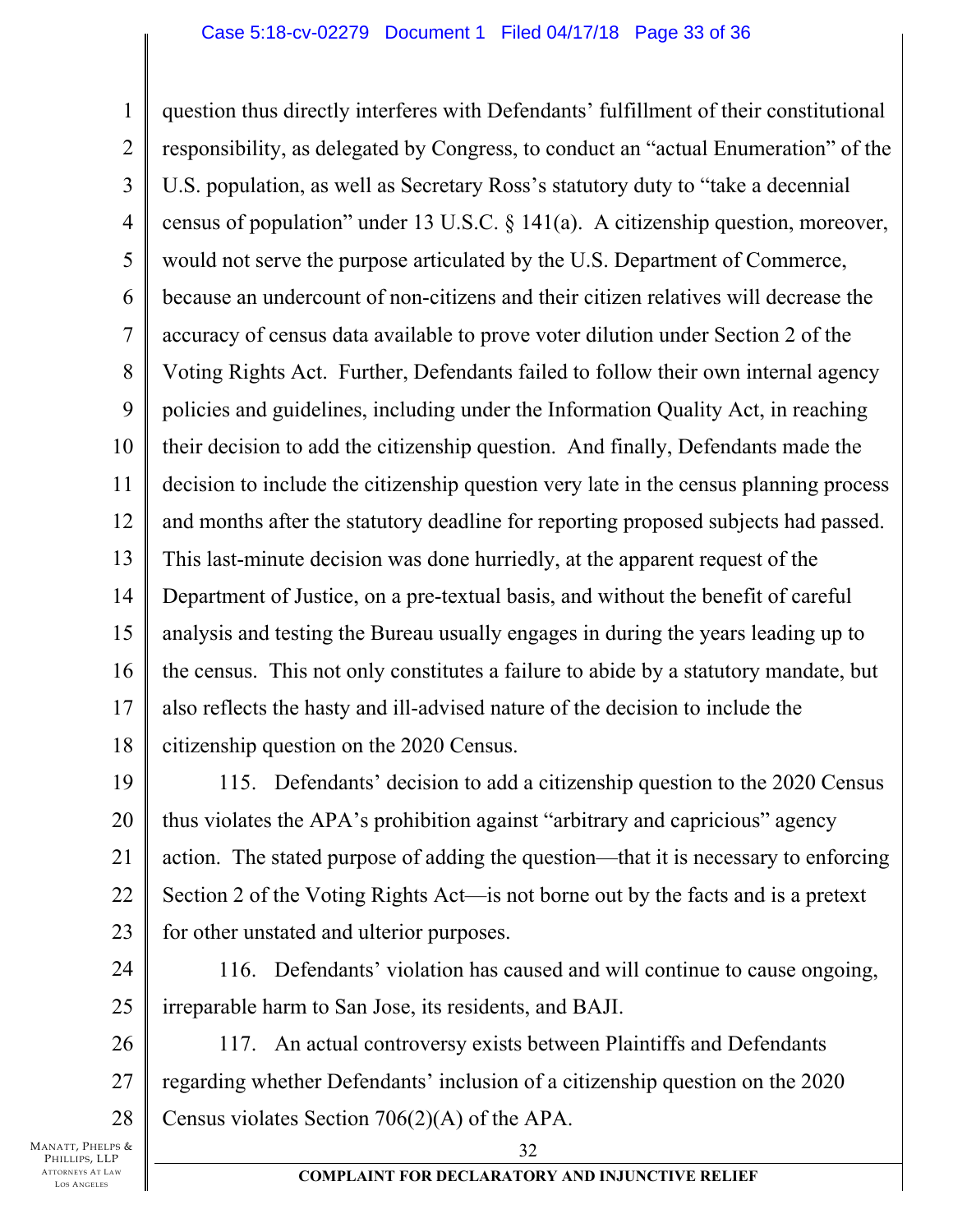|                                                              | Case 5:18-cv-02279 Document 1 Filed 04/17/18 Page 34 of 36                                  |  |
|--------------------------------------------------------------|---------------------------------------------------------------------------------------------|--|
|                                                              |                                                                                             |  |
| $\mathbf{1}$                                                 | <b>PRAYER FOR RELIEF</b>                                                                    |  |
| $\overline{2}$                                               | WHEREFORE, the City of San Jose and BAJI, by and through their                              |  |
| 3                                                            | attorneys, respectfully requests that this Court:                                           |  |
| $\overline{4}$                                               | Issue a declaratory judgment, under 28 U.S.C. §§ 2201 and 2202, that<br>1.                  |  |
| 5                                                            | including the citizenship question on the 2020 Census violates Article I, Section 2,        |  |
| 6                                                            | Clause 3 of the United States Constitution and the APA;                                     |  |
| 7                                                            | Issue a preliminary injunction prohibiting all Defendants and all those<br>$\overline{2}$ . |  |
| 8                                                            | acting in concert with them from including a citizenship question on the 2020               |  |
| 9                                                            | Census and from taking any irreversible steps to include a citizenship question on          |  |
| 10                                                           | the 2020 Census;                                                                            |  |
| 11                                                           | 3 <sub>1</sub><br>Issue a permanent injunction prohibiting all Defendants and all those     |  |
| 12                                                           | acting in concert with them from including the citizenship question on the 2020             |  |
| 13                                                           | Census;                                                                                     |  |
| 14                                                           | Award Plaintiffs costs, expenses, and reasonable attorney fees; and<br>4.                   |  |
| 15                                                           |                                                                                             |  |
| 16                                                           |                                                                                             |  |
| 17                                                           |                                                                                             |  |
| 18                                                           |                                                                                             |  |
| 19                                                           |                                                                                             |  |
| 20                                                           |                                                                                             |  |
| 21                                                           |                                                                                             |  |
| 22                                                           |                                                                                             |  |
| 23                                                           |                                                                                             |  |
| 24                                                           |                                                                                             |  |
| 25                                                           |                                                                                             |  |
| 26                                                           |                                                                                             |  |
| 27                                                           |                                                                                             |  |
| 28                                                           |                                                                                             |  |
| MANATT, PHELPS &<br>PHILLIPS, LLP<br><b>ATTORNEYS AT LAW</b> | 33<br><b>COMPLAINT FOR DECLARATORY AND INJUNCTIVE RELIEF</b>                                |  |
| <b>LOS ANGELES</b>                                           |                                                                                             |  |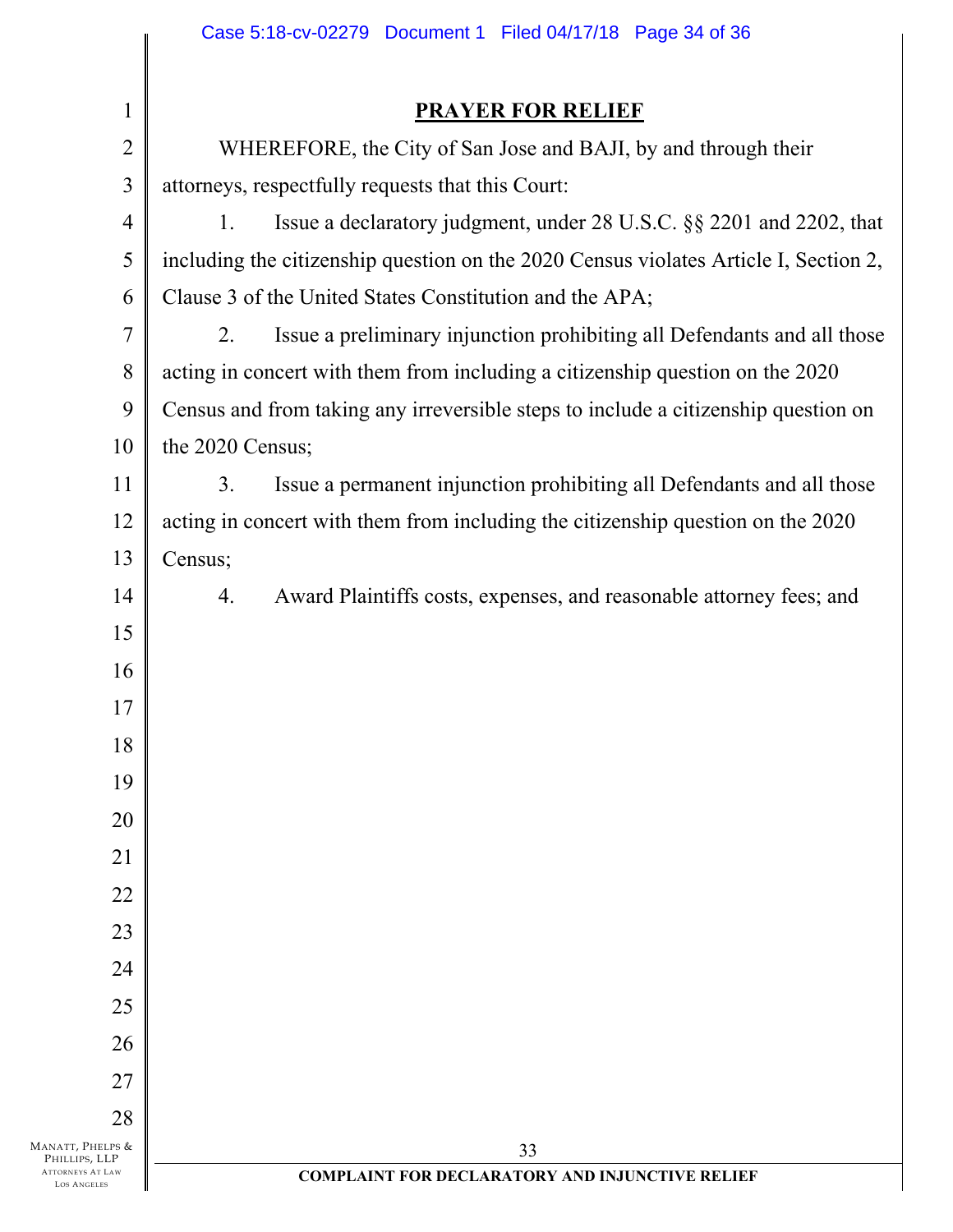|                                                              |                       | Case 5:18-cv-02279 Document 1 Filed 04/17/18 Page 35 of 36                                                           |
|--------------------------------------------------------------|-----------------------|----------------------------------------------------------------------------------------------------------------------|
| 1                                                            | 5.                    | Award such other relief as the Court deems just and proper.                                                          |
| $\overline{c}$                                               |                       |                                                                                                                      |
| 3                                                            |                       | Respectfully submitted,                                                                                              |
| $\overline{4}$                                               | Dated: April 17, 2018 | <b>MANATT, PHELPS &amp; PHILLIPS, LLP</b>                                                                            |
| 5                                                            |                       | By: <i>s/ John F. Libby</i>                                                                                          |
| 6                                                            |                       | John F. Libby                                                                                                        |
| 7                                                            |                       | John W. McGuinness<br>Emil Petrossian                                                                                |
| 8                                                            |                       | 11355 West Olympic Boulevard<br>Los Angeles, California 90064                                                        |
| 9                                                            |                       | Telephone: (310) 312-4000<br>Facsimile: (310) 312-4224                                                               |
| 10                                                           |                       | <b>LAWYERS' COMMITTEE FOR</b>                                                                                        |
| 11<br>12                                                     |                       | <b>CIVIL RIGHTS UNDER LAW</b><br>Kristen Clarke                                                                      |
| 13                                                           |                       | Jon M. Greenbaum                                                                                                     |
| 14                                                           |                       | Ezra D. Rosenberg<br>Dorian L. Spence                                                                                |
| 15                                                           |                       | 1401 New York Avenue NW, Suite 400<br>Washington, DC 20005<br>Telephone: (202) 662-8600<br>Facsimile: (202) 783-0857 |
| 16                                                           |                       |                                                                                                                      |
| 17                                                           |                       | <b>PUBLIC COUNSEL</b><br>Mark Rosenbaum                                                                              |
| 18                                                           |                       | 610 South Ardmore Avenue                                                                                             |
| 19                                                           |                       | Los Angeles, California 90005<br>Telephone: (213) 385-2977<br>Facsimile: (213) 385-9089                              |
| 20                                                           |                       | <b>CITY OF SAN JOSE</b>                                                                                              |
| 21                                                           |                       | Richard Doyle, City Attorney<br>Nora Frimann, Assistant City Attorney<br>Office of the City Attorney                 |
| 22                                                           |                       | 200 East Santa Clara Street, 16th Floor<br>San José, California 95113-1905                                           |
| 23                                                           |                       | Telephone Number: (408) 535-1900<br>Facsimile Number: (408) 998-3131                                                 |
| 24                                                           |                       | E-Mail: $cao.main@sanjoseca.gov$                                                                                     |
| 25                                                           |                       | Attorneys for Plaintiffs<br>CITY OF SAN JOSE and BLACK ALLIANCE                                                      |
| 26                                                           |                       | FOR JUST IMMIGRATION                                                                                                 |
| 27                                                           |                       |                                                                                                                      |
| 28                                                           |                       |                                                                                                                      |
| MANATT, PHELPS &<br>PHILLIPS, LLP<br><b>ATTORNEYS AT LAW</b> |                       | 34<br><b>COMPLAINT FOR DECLARATORY AND INJUNCTIVE RELIEF</b>                                                         |
| <b>LOS ANGELES</b>                                           |                       |                                                                                                                      |